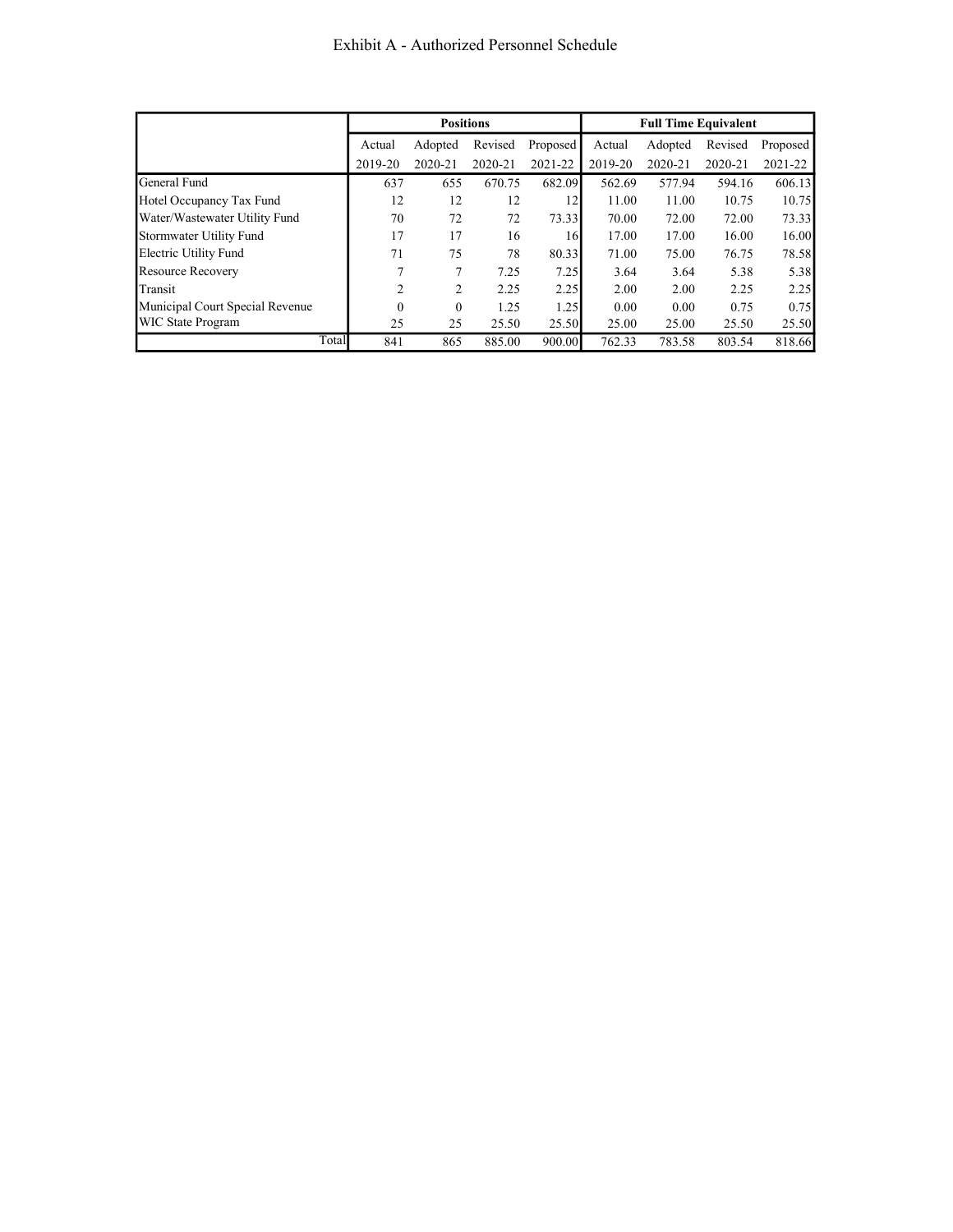|                                |              | <b>Positions</b> |                |                |         | <b>Full Time Equivalent</b> |         |          |
|--------------------------------|--------------|------------------|----------------|----------------|---------|-----------------------------|---------|----------|
|                                | Actual       | Adopted          | Revised        | Proposed       | Actual  | Adopted                     | Revised | Proposed |
| <b>General Fund</b>            | 2019-20      | 2020-21          | 2020-21        | 2021-22        | 2019-20 | 2020-21                     | 2020-21 | 2021-22  |
| Administration                 | 9            | 9                | 9              | 10             | 9.00    | 9.00                        | 9.00    | 9.38     |
| Communications                 | 5            | 6                | 7              | $\overline{9}$ | 5.00    | 5.50                        | 6.25    | 8.25     |
| City Clerk                     | 6            | 7                | 7              |                | 5.75    | 6.25                        | 6.25    | 6.25     |
| Legal                          | 5            | 6                | 6              | 6              | 5.00    | 6.00                        | 6.00    | 6.00     |
| <b>Human Resources</b>         | 11           | 11               | 11             | 11             | 11.00   | 11.00                       | 11.00   | 11.00    |
| Finance                        | 21           | 23               | 24             | 24             | 20.55   | 21.55                       | 22.88   | 22.88    |
| Municipal Court                | 14           | 14               | 12.75          | 11.75          | 11.43   | 11.68                       | 11.25   | 11.25    |
| <b>Fire Services</b>           | 89           | 93               | 93             | 93             | 89.00   | 93.00                       | 93.00   | 93.00    |
| Police                         | 157          | 157              | 165            | 172            | 153.90  | 153.90                      | 158.64  | 165.64   |
| Office of Emergency Management | 3            | 3                | 3              | $\overline{3}$ | 3.00    | 3.00                        | 3.00    | 3.00     |
| Development Services           | 28           | 30               | 34             | 34             | 28.00   | 30.00                       | 32.50   | 32.50    |
| Library                        | 27           | 27               | 27             | 27             | 21.75   | 21.75                       | 22.13   | 22.13    |
| <b>GIS</b>                     | 5            | 5                | 6              | 6              | 3.96    | 3.96                        | 5.38    | 5.38     |
| Engineering                    | 23           | 22               | 25             | 25             | 23.00   | 22.00                       | 24.38   | 24.38    |
| Real Estate                    | $\mathbf{0}$ | $\overline{2}$   | $\overline{2}$ | $\overline{2}$ | 0.00    | 2.00                        | 2.00    | 2.00     |
| Public Works                   | 54           | 55               | 51.75          | 52.75          | 53.67   | 54.67                       | 51.75   | 52.13    |
| Neighborhood Enhancement       | 41           | 44               | 40.25          | 40.75          | 36.48   | 38.48                       | 37.75   | 38.25    |
| Parks and Recreation           | 120          | 122              | 128            | 128.34         | 63.21   | 65.21                       | 72.02   | 73.36    |
| Information Technology         | 19           | 19               | 19             | 20             | 19.00   | 19.00                       | 19.00   | 19.38    |
| Total                          | 637          | 655              | 670.75         | 682.09         | 562.69  | 577.94                      | 594.16  | 606.13   |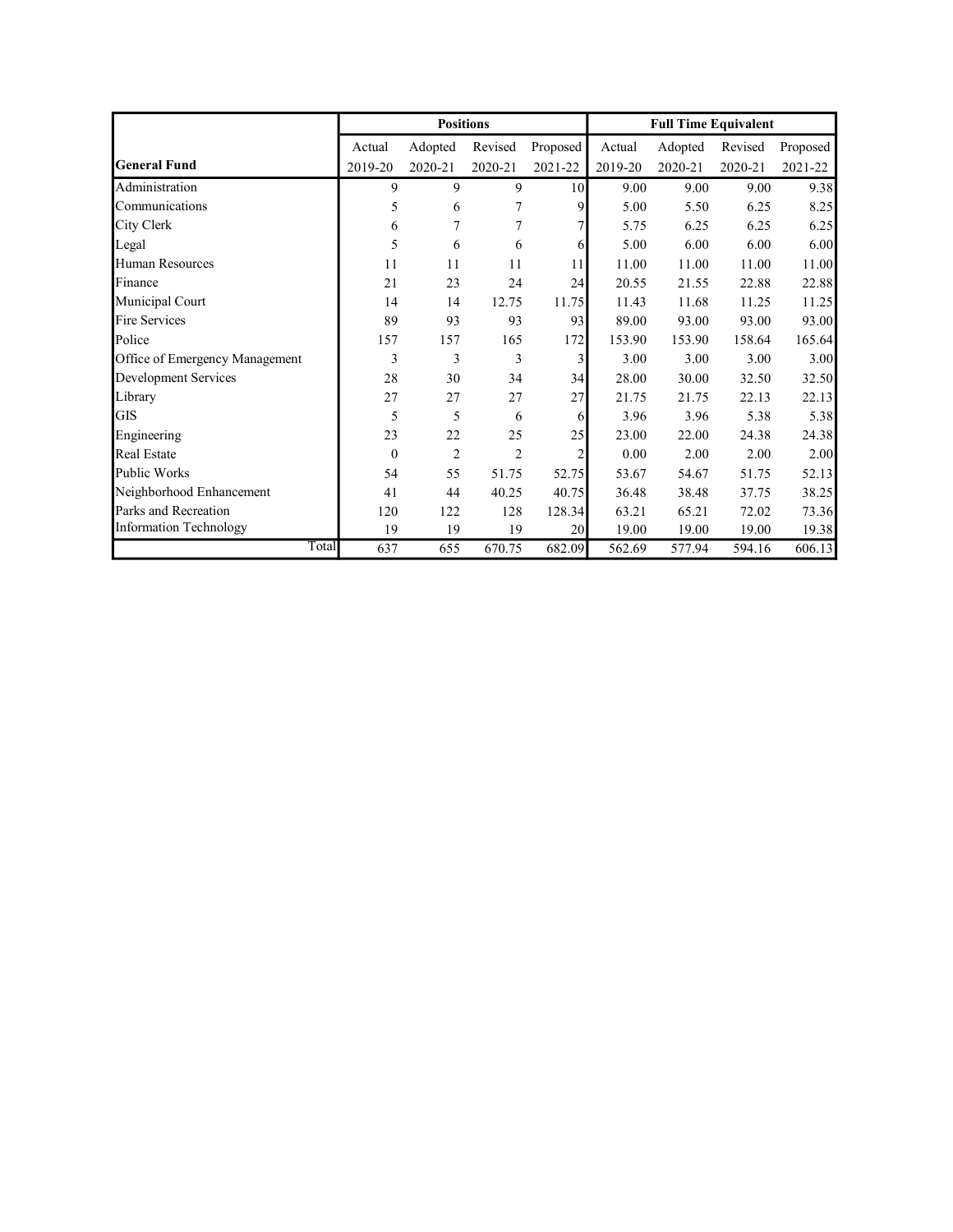|                                 |         | <b>Positions</b> |         |              | <b>Full Time Equivalent</b> |         |             |          |  |
|---------------------------------|---------|------------------|---------|--------------|-----------------------------|---------|-------------|----------|--|
|                                 | Actual  | Adopted          | Revised | Proposed P   | Actual                      | Adopted | Revised     | Proposed |  |
|                                 |         |                  |         |              |                             |         |             |          |  |
| <b>Hotel Occupancy Tax Fund</b> | 2019-20 | 2020-21          | 2020-21 | 2021-22      | 2019-20                     | 2020-21 | $2020 - 21$ | 2021-22  |  |
| Main Street                     |         |                  |         |              | 4.00                        | 4.00    | 3.75        | 3.75     |  |
| <b>CVB</b>                      |         |                  |         |              | 7.00                        | 7.00    | 7.00        | 7.00     |  |
| Total                           | 12      | 12               | 12      | $12^{\circ}$ | 11.00                       | 11.00   | 10.75       | 10.75    |  |

|                         |              | <b>Positions</b> |         |          | <b>Full Time Equivalent</b> |         |             |          |  |
|-------------------------|--------------|------------------|---------|----------|-----------------------------|---------|-------------|----------|--|
|                         | Actual       | Adopted          | Revised | Proposed | Actual                      | Adopted | Revised     | Proposed |  |
| <b>WIC Program Fund</b> | 2019-20      | 2020-21          | 2020-21 | 2021-22  | 2019-20                     | 2020-21 | $2020 - 21$ | 2021-22  |  |
| Administration          | 14           | 14               | 12.5    | 12.5I    | 14.00                       | 14.00   | 12.50       | 12.50    |  |
| Nutrition               | <sub>(</sub> | b                | 8       | 81       | 6.00                        | 6.00    | 8.00        | 8.00     |  |
| Lactation               |              |                  |         |          | 1.00                        | 1.00    | 1.00        | 1.00     |  |
| Peer Counselor          |              | 4                |         |          | 4.00                        | 4.00    | 4.00        | 4.00     |  |
| Total                   | 25           | 25               | 25.5    | 25.5     | 25.00                       | 25.00   | 25.50       | 25.50    |  |

|                                 |         | <b>Positions</b> |             |          |         | <b>Full Time Equivalent</b> |         |          |
|---------------------------------|---------|------------------|-------------|----------|---------|-----------------------------|---------|----------|
|                                 | Actual  | Adopted          | Revised     | Proposed | Actual  | Adopted                     | Revised | Proposed |
| Water/Wastewater Utility Fund   | 2019-20 | 2020-21          | $2020 - 21$ | 2021-22  | 2019-20 | 2020-21                     | 2020-21 | 2021-22  |
| <b>Wastewater Collection</b>    | 19      | 20               | 20          | 20.5     | 19.00   | 20.00                       | 20.00   | 20.50    |
| <b>Water Quality</b>            | 9       | 9                | 9           | 91       | 9.00    | 9.00                        | 9.00    | 9.00     |
| <b>Water Distribution</b>       | 36      | 36               | 36          | 36       | 36.00   | 36.00                       | 36.00   | 36.00    |
| Water/Wastewater Conservation   |         |                  | 2           |          | 1.00    | 2.00                        | 2.00    | 2.00     |
| Water/Wastewater Administration |         | 5                |             | 5.83     | 5.00    | 5.00                        | 5.00    | 5.83     |
| Total                           | 70      | 72               | 72          | 73.33    | 70.00   | 72.00                       | 72.00   | 73.33    |

|                           |       |         | <b>Positions</b> |         |                 | <b>Full Time Equivalent</b> |                          |         |         |  |
|---------------------------|-------|---------|------------------|---------|-----------------|-----------------------------|--------------------------|---------|---------|--|
|                           |       | Actual  | Adopted Revised  |         | Proposed Actual |                             | Adopted Revised Proposed |         |         |  |
| <b>Stormwater Fund</b>    |       | 2019-20 | 2020-21          | 2020-21 | 2021-22 2019-20 |                             | 2020-21                  | 2020-21 | 2021-22 |  |
| Stormwater Administration |       |         |                  | 16      | 16              | 17.00                       | 17.00                    | 16.00   | 16.00   |  |
|                           | Total |         |                  |         | 16              | 17.00                       | 17.00                    | 16.00   | 16.00   |  |

|                                 |         | <b>Positions</b> |             |          | <b>Full Time Equivalent</b> |         |         |          |  |
|---------------------------------|---------|------------------|-------------|----------|-----------------------------|---------|---------|----------|--|
|                                 | Actual  | Adopted          | Revised     | Proposed | Actual                      | Adopted | Revised | Proposed |  |
| <b>Electric Utility Fund</b>    | 2019-20 | 2020-21          | $2020 - 21$ | 2021-22  | 2019-20                     | 2020-21 | 2020-21 | 2021-22  |  |
| Utilties Administration         | 6       |                  |             | 6.83     | 6.00                        | 7.00    | 5.75    | 5.08     |  |
| Conservation                    |         |                  |             |          | 1.00                        | 1.00    | 1.00    | 1.00     |  |
| Electric Administration         | 11      | 13               | 14          | 14       | 11.00                       | 13.00   | 14.00   | 14.00    |  |
| Meter Operations                | 12      | 13               | 15          | 17.5     | 12.00                       | 13.00   | 15.00   | 17.50    |  |
| Maintenance                     | 26      | 26               | 26          | 26       | 26.00                       | 26.00   | 26.00   | 26.00    |  |
| Utility Billing and Collections | 15      | 15               | 15          | 15       | 15.00                       | 15.00   | 15.00   | 15.00    |  |
| Total                           | 71      | 75               | 78          | 80.33    | 71.00                       | 75.00   | 76.75   | 78.58    |  |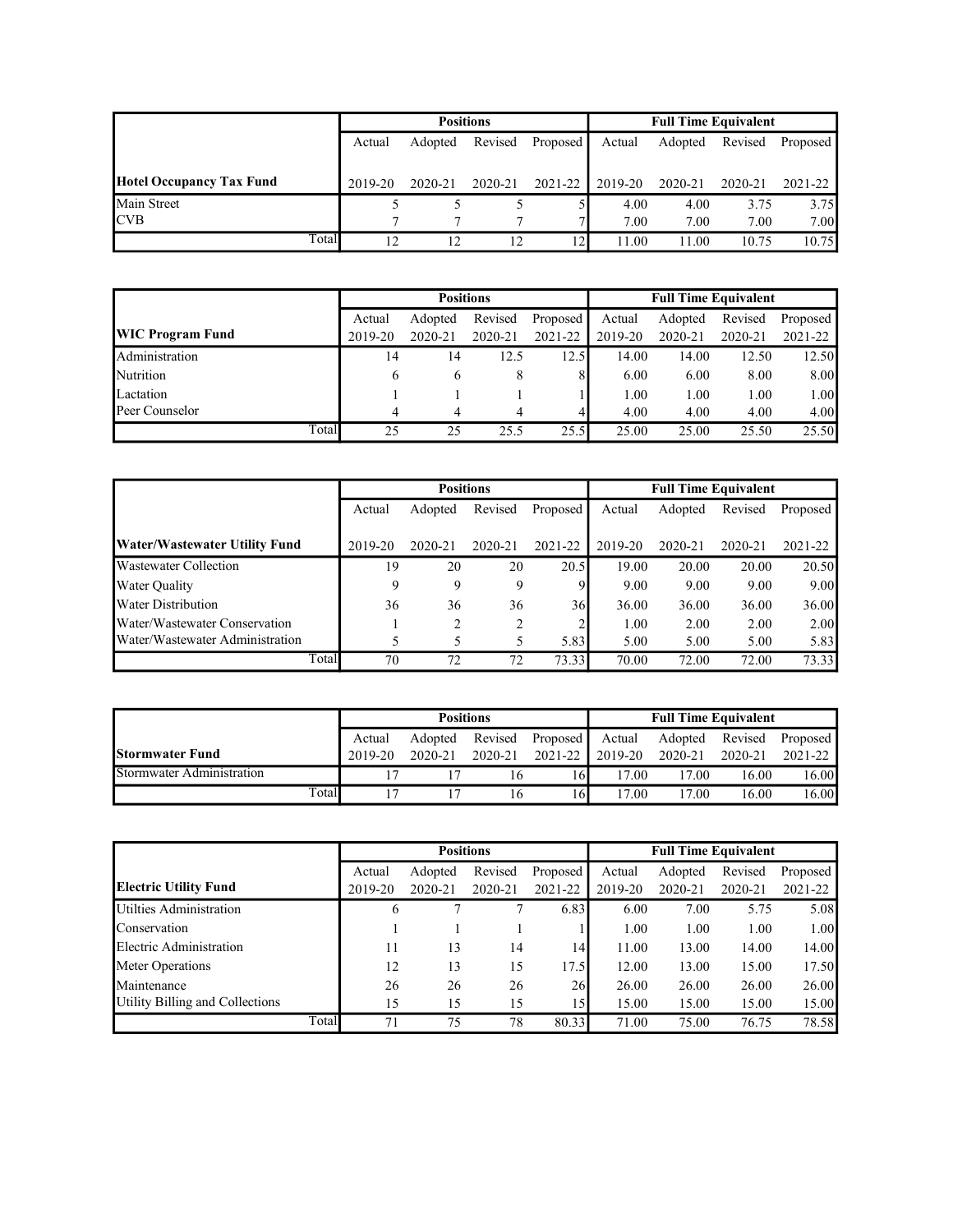|                                         |                                                 | <b>Positions</b> |         |             | <b>Full Time Equivalent</b> |                          |         |             |  |
|-----------------------------------------|-------------------------------------------------|------------------|---------|-------------|-----------------------------|--------------------------|---------|-------------|--|
|                                         | Revised<br><b>Proposed</b><br>Adopted<br>Actual |                  |         |             | Actual                      | Adopted Revised Proposed |         |             |  |
| <b>Resource Recovery Fund</b>           | 2019-20                                         | 2020-21          | 2020-21 | $2021 - 22$ | 2019-20                     | 2020-21                  | 2020-21 | $2021 - 22$ |  |
| <b>Resource Recovery Administration</b> |                                                 |                  | 7.25    | 7.25        | 3.64                        | 3.64                     | 5.38    | 5.38        |  |
| Total                                   |                                                 |                  | 7.25    | 7.25        | 3.64                        | 3.64                     | 5.38    | 5.38        |  |

|                        |                                          | <b>Positions</b> |         |             | <b>Full Time Equivalent</b> |         |         |          |  |
|------------------------|------------------------------------------|------------------|---------|-------------|-----------------------------|---------|---------|----------|--|
|                        | Revised<br>Proposed<br>Adopted<br>Actual |                  |         |             | Actual                      | Adopted | Revised | Proposed |  |
| <b>Transit Fund</b>    | 2019-20                                  | 2020-21          | 2020-21 | $2021 - 22$ | 2019-20                     | 2020-21 | 2020-21 | 2021-22  |  |
| Transit Administration |                                          |                  | 2.25    | 2.25        | 2.00                        | 2.00    | 2.25    | 2.25     |  |
| Total                  |                                          |                  | 2 25    | 225         | 2.00                        | 2.00    | つつち     | 2.25     |  |

|                                        |                                          | <b>Positions</b> |         |         |         | <b>Full Time Equivalent</b> |         |          |
|----------------------------------------|------------------------------------------|------------------|---------|---------|---------|-----------------------------|---------|----------|
|                                        | Revised<br>Adopted<br>Proposed<br>Actual |                  |         |         | Actual  | Adopted                     | Revised | Proposed |
| <b>Municipal Court Special Revenue</b> | 2019-20                                  | 2020-21          | 2020-21 | 2021-22 | 2019-20 | 2020-21                     | 2020-21 | 2021-22  |
| Municipal Court Juvenile Fee           |                                          |                  | 0.25    | 0.25    | 0.00    | 0.00                        | 0.25    | 0.25     |
| Municipal Court Security Fee           |                                          |                  |         |         | 0.00    | 0.00                        | 0.50    | 0.50     |
| Total                                  |                                          |                  |         | .25     | 0.00    | 0.00                        | 0.75    | 0.75     |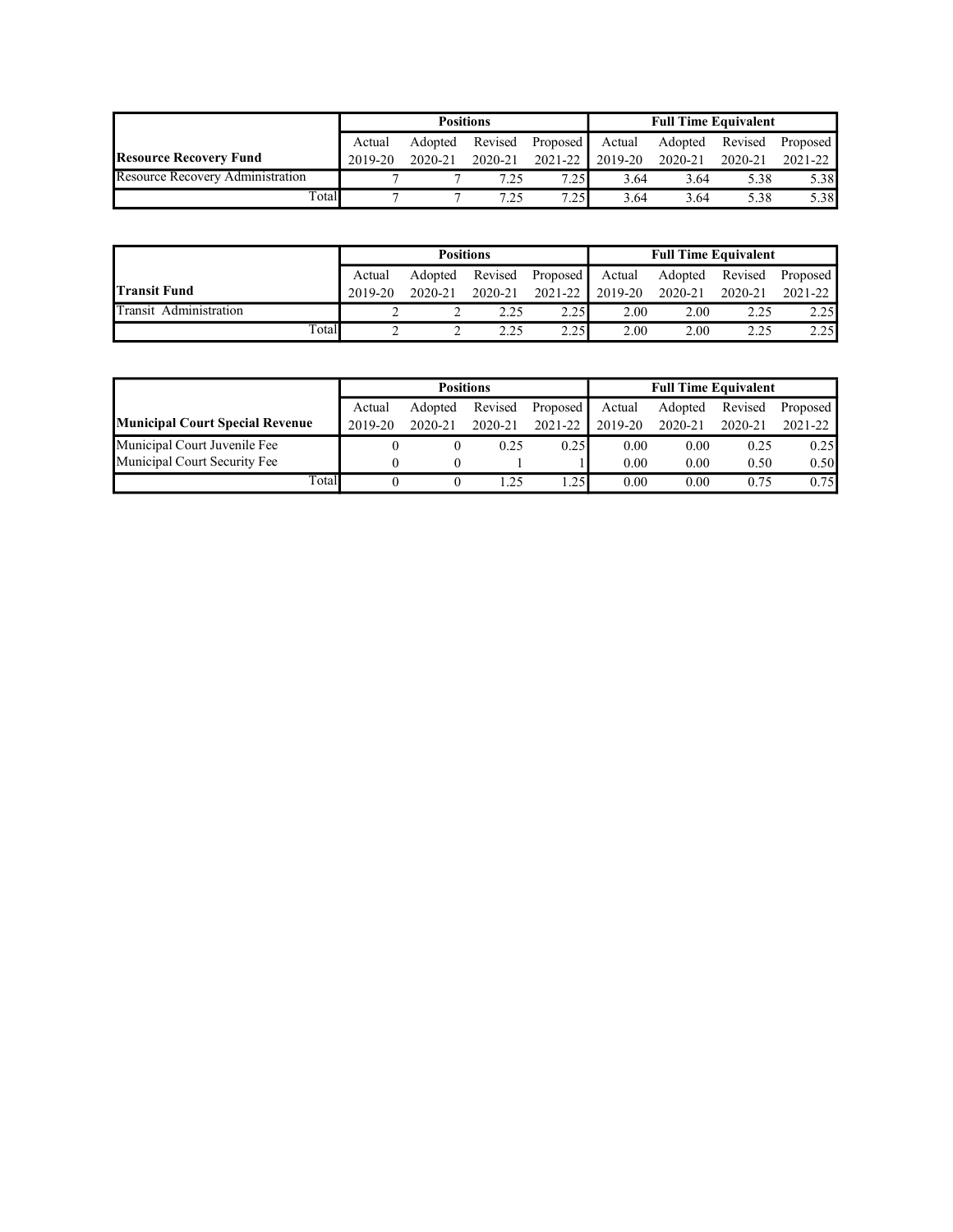|                                       |          |          | <b>Positions</b> |                |         | <b>Full Time Equivalent</b> |         |          |
|---------------------------------------|----------|----------|------------------|----------------|---------|-----------------------------|---------|----------|
|                                       | Actual   | Adopted  | Revised          | Proposed       | Actual  | Adopted                     | Revised | Proposed |
| <b>City Manager</b>                   | 2019-20  | 2020-21  | 2020-21          | 2021-22        | 2019-20 | $2020 - 21$                 | 2020-21 | 2021-22  |
| City Manager                          |          |          |                  |                | 1.00    | 1.00                        | 1.00    | 1.00     |
| <b>Assistant City Manager</b>         | ∍        | ◠        |                  | $\mathfrak{D}$ | 2.00    | 2.00                        | 2.00    | 2.00     |
| Director of Public Safety             |          |          |                  |                | 1.00    | 1.00                        | 1.00    | 1.00     |
| Economic/Business Development Manager |          |          |                  |                | 1.00    | 1.00                        | 1.00    | 1.00     |
| <b>Grant Program Specialist</b>       |          |          |                  |                | 1.00    | 1.00                        | 1.00    | 1.00     |
| CMO Executive Assistant, Sr.          |          | ∍        | $\Omega$         | $\theta$       | 2.00    | 2.00                        | 0.00    | 0.00     |
| Assistant to the City Manager         |          | $\Omega$ |                  |                | 0.00    | 0.00                        | 1.00    | 1.00     |
| Senior Management Assistant           |          | $\Omega$ |                  |                | 0.00    | 0.00                        | 1.00    | 1.00     |
| Management Assistant                  |          |          |                  |                | 1.00    | 1.00                        | 1.00    | 1.00     |
| Intern                                | $\Omega$ | $\Omega$ | 0                |                | 0.00    | 0.00                        | 0.00    | 0.38     |
| Total                                 | 9        | 9        | 9                | 10             | 9.00    | 9.00                        | 9.00    | 9.38     |

|                                    |         |             | <b>Positions</b> |          |         | <b>Full Time Equivalent</b> |         |          |
|------------------------------------|---------|-------------|------------------|----------|---------|-----------------------------|---------|----------|
|                                    | Actual  | Adopted     | Revised          | Proposed | Actual  | Adopted                     | Revised | Proposed |
| <b>City Clerk</b>                  | 2019-20 | $2020 - 21$ | 2020-21          | 2021-22  | 2019-20 | 2020-21                     | 2020-21 | 2021-22  |
| City Clerk                         |         |             |                  |          | 1.00    | 1.00                        | 1.00    | 1.00     |
| Deputy City Clerk                  |         |             |                  |          | 1.00    | 1.00                        | 1.00    | 1.00     |
| Records Management Program Manager |         |             |                  |          | 1.00    | 1.00                        | 1.00    | 1.00     |
| Deputy Local Registrar             |         |             |                  |          | 1.00    | 1.00                        | 1.00    | 1.00     |
| Records Specialist                 |         |             |                  |          | 0.75    | 0.75                        | 0.75    | 0.75     |
| Passport Administrator             |         |             |                  |          | 1.00    | 1.00                        | 1.00    | 1.00     |
| Administrative Assistant           |         |             |                  |          | 0.00    | 0.50                        | 0.50    | 0.50     |
| Total                              |         |             |                  |          | 5.75    | 6.25                        | 6.25    | 6.25     |

|                                     |         |          | <b>Positions</b> |          |         | <b>Full Time Equivalent</b> |         | Proposed<br>2021-22<br>1.00<br>1.00<br>1.00<br>1.00<br>0.75<br>1.00<br>1.00<br>0.50<br>0.00 |  |  |
|-------------------------------------|---------|----------|------------------|----------|---------|-----------------------------|---------|---------------------------------------------------------------------------------------------|--|--|
|                                     | Actual  | Adopted  | Revised          | Proposed | Actual  | Adopted                     | Revised |                                                                                             |  |  |
| Communications                      | 2019-20 | 2020-21  | 2020-21          | 2021-22  | 2019-20 | $2020 - 21$                 | 2020-21 |                                                                                             |  |  |
| Director of Communications          |         |          |                  |          | 1.00    | 1.00                        | 1.00    |                                                                                             |  |  |
| Marketing & Media Manager           | 0       | $\Omega$ |                  |          | 0.00    | 0.00                        | 1.00    |                                                                                             |  |  |
| Senior Communications Specialist    |         | $\Omega$ |                  |          | 0.00    | 0.00                        | 1.00    |                                                                                             |  |  |
| Digital Design Coordinator          | 0       | $\Omega$ |                  |          | 0.00    | 0.00                        | 1.00    |                                                                                             |  |  |
| Communications Specialist           |         |          |                  |          | 1.00    | 1.00                        | 0.75    |                                                                                             |  |  |
| Communications Specialist, Utilties |         |          |                  |          | 0.00    | 0.00                        | 0.00    |                                                                                             |  |  |
| Video Production Specialist         |         |          |                  |          | 1.00    | 1.00                        | 1.00    |                                                                                             |  |  |
| Video Technician                    |         |          |                  |          | 0.00    | 0.50                        | 0.50    |                                                                                             |  |  |
| Marketing & Multimedia Specialist   |         |          | 0                | $\Omega$ | 1.00    | 1.00                        | 0.00    |                                                                                             |  |  |
| <b>Translation Specialist</b>       |         |          |                  |          | 0.00    | 0.00                        | 0.00    | 1.00                                                                                        |  |  |
| Community Outreach Coordinator      |         |          | 0                | $\theta$ | 1.00    | 1.00                        | 0.00    | 0.00                                                                                        |  |  |
| Total                               | 5       | 6        | ┑                | 9        | 5.00    | 5.50                        | 6.25    | 8.25                                                                                        |  |  |

|                                | <b>Positions</b> |                                |         |         |         | <b>Full Time Equivalent</b> |         |             |
|--------------------------------|------------------|--------------------------------|---------|---------|---------|-----------------------------|---------|-------------|
|                                | Actual           | Revised<br>Adopted<br>Proposed |         |         |         | Adopted                     | Revised | Proposed    |
| Legal                          | 2019-20          | 2020-21                        | 2020-21 | 2021-22 | 2019-20 | 2020-21                     | 2020-21 | $2021 - 22$ |
| City Attorney                  |                  |                                |         |         | 1.00    | 1.00                        | 1.00    | 1.00        |
| <b>Assistant City Attorney</b> |                  |                                |         |         | 2.00    | 3.00                        | 3.00    | 3.00        |
| Administrative Coordinator     |                  |                                |         |         | 1.00    | 1.00                        | 1.00    | 1.00        |
| Administrative Assistant       |                  |                                |         |         | 1.00    | 1.00                        | 1.00    | 1.00        |
| Total                          |                  |                                |         | 6       | 5.00    | 6.00                        | 6.00    | 6.00        |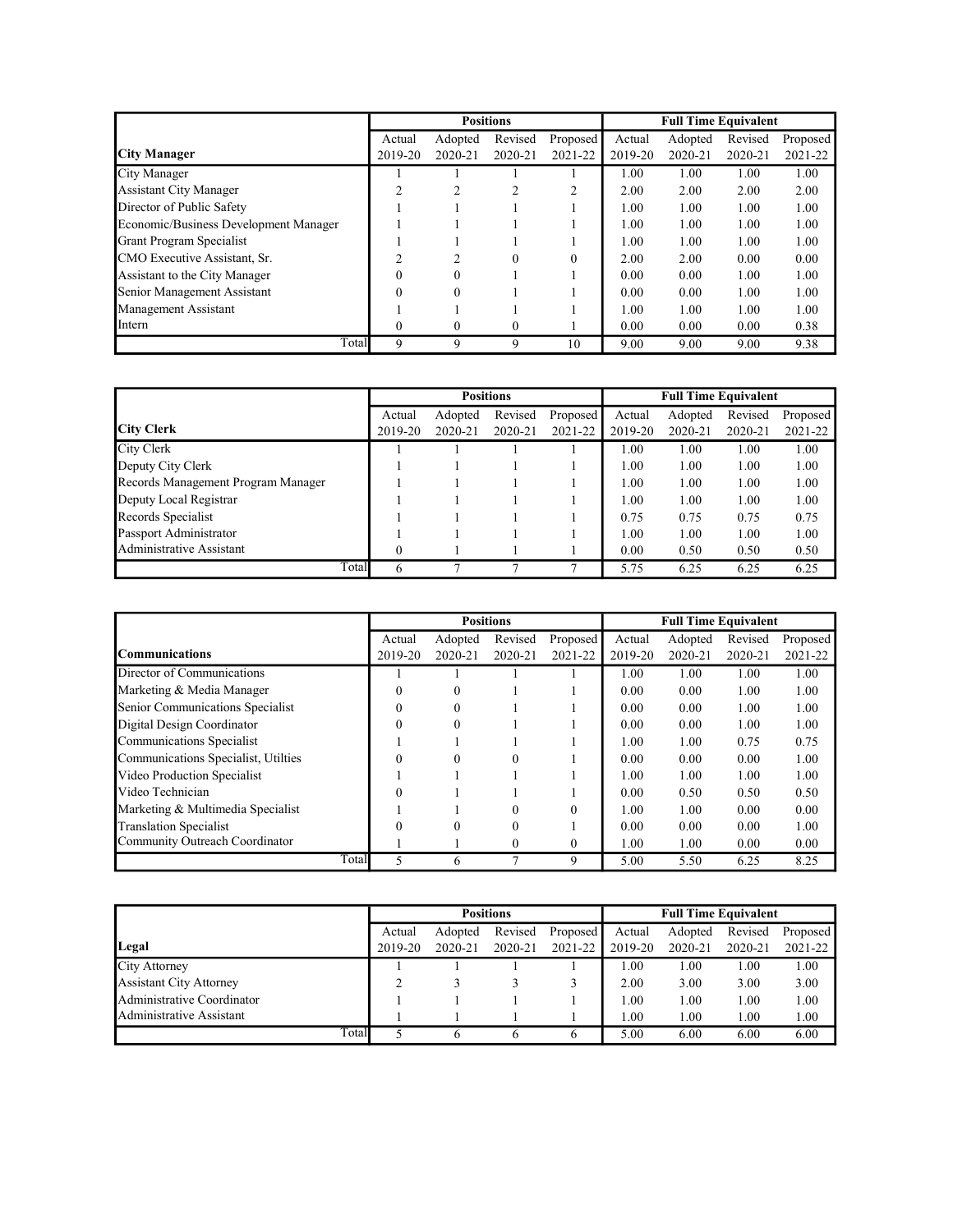|                                        |         |         | <b>Positions</b> |          |         | <b>Full Time Equivalent</b> |         |          |
|----------------------------------------|---------|---------|------------------|----------|---------|-----------------------------|---------|----------|
|                                        | Actual  | Adopted | Revised          | Proposed | Actual  | Adopted                     | Revised | Proposed |
| <b>Human Resources</b>                 | 2019-20 | 2020-21 | 2020-21          | 2021-22  | 2019-20 | 2020-21                     | 2020-21 | 2021-22  |
| Director of Human Resources            |         |         |                  |          | 1.00    | 1.00                        | 1.00    | 1.00     |
| Assistant Director of Human Resources  |         |         |                  |          | 1.00    | 1.00                        | 1.00    | 1.00     |
| Risk Manager/ADA Coordinator           |         |         |                  |          | 1.00    | 1.00                        | 1.00    | 1.00     |
| Human Resources Manager                |         |         |                  |          | 1.00    | 1.00                        | 1.00    | 1.00     |
| <b>Benefits Manager</b>                |         |         |                  |          | 1.00    | 1.00                        | 1.00    | 1.00     |
| Organizational Development Trainer     |         |         |                  |          | 1.00    | 1.00                        | 1.00    | 1.00     |
| Human Resources Risk/Leave Coordinator |         |         |                  |          | 1.00    | 1.00                        | 1.00    | 1.00     |
| Human Resources Specialist             |         |         |                  |          | 1.00    | 1.00                        | 1.00    | 1.00     |
| Benefits/HR Assistant                  |         |         |                  |          | 1.00    | 1.00                        | 1.00    | 1.00     |
| <b>HRIS</b> Specialist                 |         |         |                  |          | 1.00    | 1.00                        | 1.00    | 1.00     |
| <b>HR</b> Assistant                    |         |         |                  |          | 1.00    | 1.00                        | 1.00    | 1.00     |
| Total                                  | 11      |         | 11               | 11       | 11.00   | 11.00                       | 11.00   | 11.00    |

|                                         |                |                | <b>Positions</b> |                |         | <b>Full Time Equivalent</b> |         |          |
|-----------------------------------------|----------------|----------------|------------------|----------------|---------|-----------------------------|---------|----------|
|                                         | Actual         | Adopted        | Revised          | Proposed       | Actual  | Adopted                     | Revised | Proposed |
| Finance                                 | 2019-20        | 2020-21        | 2020-21          | 2021-22        | 2019-20 | 2020-21                     | 2020-21 | 2021-22  |
| Director of Finance                     | 1              | 1              | 1                | 1              | 1.00    | 1.00                        | 1.00    | 1.00     |
| <b>Assistant Finance Director</b>       | 1              | 1              | 1                | $\mathbf{1}$   | 1.00    | 1.00                        | 1.00    | 1.00     |
| <b>Accounting Manager</b>               | 1              | 1              | 1                | 1              | 1.00    | 1.00                        | 1.00    | 1.00     |
| <b>Purchasing Manager</b>               |                |                | 1                | 1              | 1.00    | 1.00                        | 1.00    | 1.00     |
| Financial/Budget Analyst                | $\mathbf{0}$   |                |                  |                | 0.00    | 1.00                        | 1.00    | 1.00     |
| <b>Grants Manager</b>                   |                | $\theta$       | 1                |                | 1.00    | 0.00                        | 1.00    | 1.00     |
| Accountant II                           |                | $\overline{c}$ | 1                | 1              | 1.00    | 2.00                        | 1.00    | 1.00     |
| Accountant I                            | 1              | 1              | 1                | 1              | 1.00    | 1.00                        | 1.00    | 1.00     |
| <b>CDBG-DR</b> Accountant               |                |                | $\theta$         | $\theta$       | 1.00    | 1.00                        | 0.00    | 0.00     |
| Procurement Program Administrator       |                |                | 1                |                | 1.00    | 1.00                        | 1.00    | 1.00     |
| Grants Specialist                       | 0              | $\theta$       | 1                | 1              | 0.00    | 0.00                        | 1.00    | 1.00     |
| <b>Accounting Associate</b>             |                | 1              | 1                | 1              | 1.00    | 1.00                        | 1.00    | 1.00     |
| Payroll-AR Specialist                   | $\overline{2}$ | $\overline{2}$ | $\overline{2}$   | $\overline{c}$ | 2.00    | 2.00                        | 2.00    | 2.00     |
| Accounting Technician                   | 1              | $\overline{2}$ | 3                | 3              | 1.00    | 1.00                        | 2.50    | 2.50     |
| <b>Construction Contract Specialist</b> |                | 1              | 1                | $\mathbf{1}$   | 1.00    | 1.00                        | 1.00    | 1.00     |
| Administrative Coordinator              | $\mathbf{0}$   | $\mathbf{0}$   | 1                | 1              | 0.00    | 0.00                        | 1.00    | 1.00     |
| Administrative Assistant, Senior        |                | 1              | $\theta$         | $\theta$       | 1.00    | 1.00                        | 0.00    | 0.00     |
| Purchasing Specialist, Senior           | $\overline{2}$ | $\overline{c}$ | $\overline{2}$   | $\overline{2}$ | 2.00    | 2.00                        | 2.00    | 2.00     |
| Contracts Coordinator                   |                |                | 1                | 1              | 1.00    | 1.00                        | 1.00    | 1.00     |
| Procurement Coordinator                 | $\Omega$       | $\theta$       | 1                | 1              | 0.00    | 0.00                        | 1.00    | 1.00     |
| <b>Purchasing Specialist</b>            |                |                | $\mathbf{0}$     | $\mathbf{0}$   | 1.00    | 1.00                        | 0.00    | 0.00     |
| Mail Services Coordinator               |                |                |                  |                | 1.00    | 1.00                        | 1.00    | 1.00     |
| Mail Services Clerk                     |                |                | $\mathbf{0}$     | $\mathbf{0}$   | 0.55    | 0.55                        | 0.00    | 0.00     |
| Intern                                  | $\theta$       | $\theta$       | 1                | 1              | 0.00    | 0.00                        | 0.38    | 0.38     |
| Total                                   | 21             | 23             | 24               | 24             | 20.55   | 21.55                       | 22.88   | 22.88    |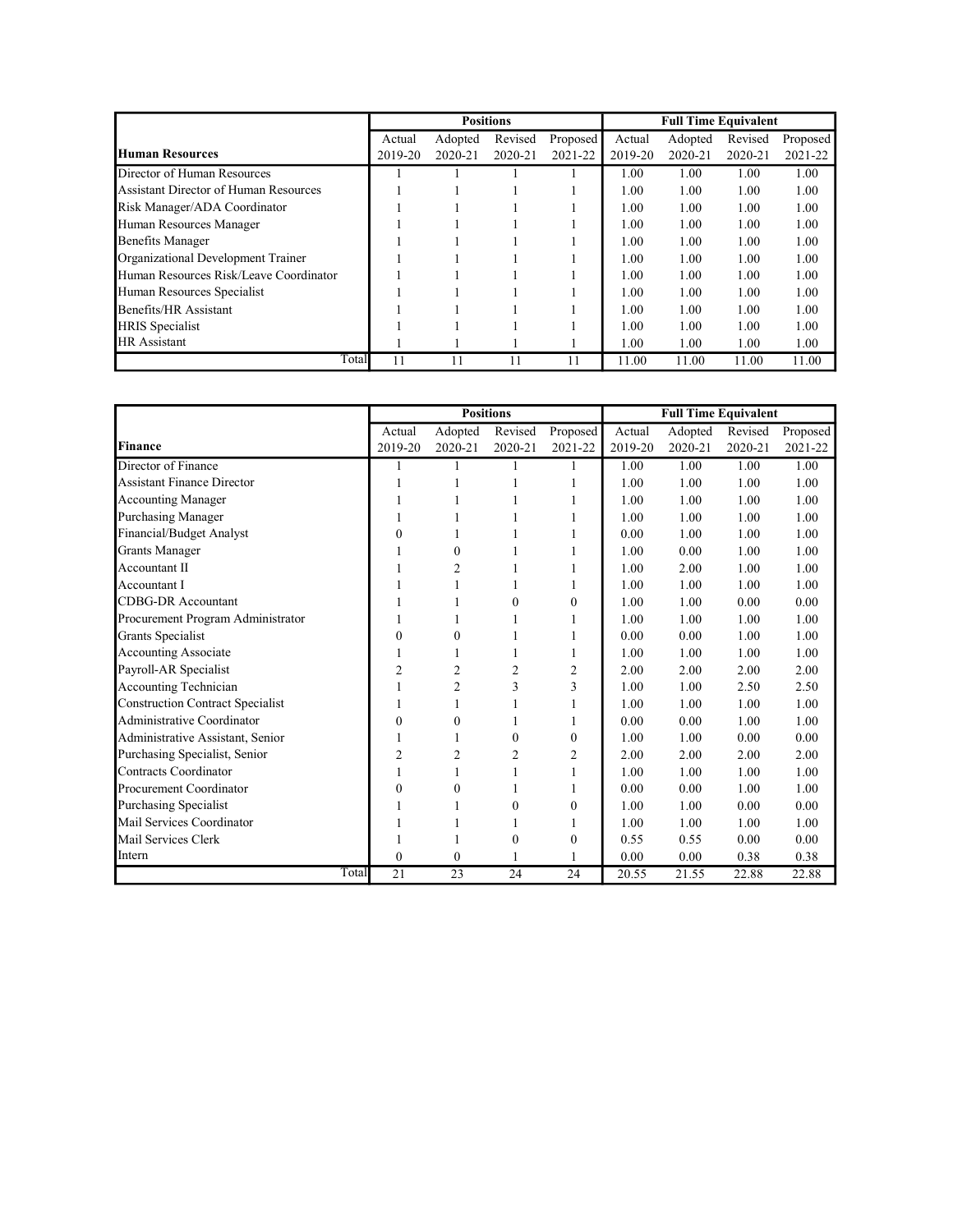|                                              | <b>Positions</b> |                |              |                |         | <b>Full Time Equivalent</b> |         |          |
|----------------------------------------------|------------------|----------------|--------------|----------------|---------|-----------------------------|---------|----------|
|                                              | Actual           | Adopted        | Revised      | Proposed       | Actual  | Adopted                     | Revised | Proposed |
| <b>Technology Services</b>                   | 2019-20          | 2020-21        | 2020-21      | 2021-22        | 2019-20 | 2020-21                     | 2020-21 | 2021-22  |
| Director of Information Technology           |                  |                |              |                | 1.00    | 1.00                        | 1.00    | 1.00     |
| Assistant Director of Information Technology |                  |                |              |                | 1.00    | 1.00                        | 1.00    | 1.00     |
| IT Services Delivery Manager                 |                  |                |              |                | 1.00    | 1.00                        | 1.00    | 1.00     |
| <b>Technology Project Manager</b>            |                  |                |              |                | 1.00    | 1.00                        | 1.00    | 1.00     |
| Lead Network Administrator                   |                  |                |              |                | 1.00    | 1.00                        | 1.00    | 1.00     |
| Support Analyst, Lead                        |                  |                |              |                | 1.00    | 1.00                        | 1.00    | 1.00     |
| System Administrator                         | 3                | 3              | 3            | 3              | 3.00    | 3.00                        | 3.00    | 3.00     |
| Network Administrator                        |                  |                |              | 2              | 2.00    | 2.00                        | 2.00    | 2.00     |
| Support Analyst                              | $\overline{2}$   | $\overline{2}$ | 2            | $\overline{2}$ | 2.00    | 2.00                        | 2.00    | 2.00     |
| <b>Business Systems Analyst</b>              | 3                | 3              | 3            | 3              | 3.00    | 3.00                        | 3.00    | 3.00     |
| IT Application Analyst, Fire                 |                  |                |              |                | 1.00    | 1.00                        | 1.00    | 1.00     |
| <b>IT Systems Analyst</b>                    | 0                | $\Omega$       |              |                | 0.00    | 0.00                        | 1.00    | 1.00     |
| Tyler Munis Application Analyst              |                  |                | 0            | $\theta$       | 1.00    | 1.00                        | 0.00    | 0.00     |
| Administrative Coordinator                   |                  |                |              |                | 0.00    | 0.00                        | 1.00    | 1.00     |
| Administrative Assistant, Senior             |                  |                | 0            | $\Omega$       | 1.00    | 1.00                        | 0.00    | 0.00     |
| Intern                                       | 0                | $\mathbf{0}$   | $\mathbf{0}$ |                | 0.00    | 0.00                        | 0.00    | 0.38     |
| Total                                        | 19               | 19             | 19           | 20             | 19.00   | 19.00                       | 19.00   | 19.38    |

|                                             |         |          | <b>Positions</b> |          |         | <b>Full Time Equivalent</b> |         |          |
|---------------------------------------------|---------|----------|------------------|----------|---------|-----------------------------|---------|----------|
| <b>Development Services</b>                 | Actual  | Adopted  | Revised          | Proposed | Actual  | Adopted                     | Revised | Proposed |
| <b>Administration</b>                       | 2019-20 | 2020-21  | 2020-21          | 2021-22  | 2019-20 | $2020 - 21$                 | 2020-21 | 2021-22  |
| Director of Development Services            |         |          |                  |          | 1.00    | 1.00                        | 1.00    | 1.00     |
| Asst Director of Development Services       |         |          |                  | 0        | 1.00    | 1.00                        | 0.00    | 0.00     |
| Housing/Community Development Manager       |         |          |                  |          | 1.00    | 1.00                        | 1.00    | 1.00     |
| Community Initiatives Program Administrator |         |          |                  |          | 1.00    | 1.00                        | 1.00    | 1.00     |
| <b>CDBG-DR Housing Coordinator</b>          |         |          |                  |          | 1.00    | 1.00                        | 1.00    | 1.00     |
| CDBG-DR Compliance Specialist               |         |          |                  |          | 1.00    | 1.00                        | 1.00    | 1.00     |
| Grant Compliance Specialist                 |         | $\Omega$ |                  |          | 0.00    | 0.00                        | 1.00    | 1.00     |
| Community Initiatives Coordinator           |         |          |                  |          | 1.00    | 1.00                        | 1.00    | 1.00     |
| Administrative Coordinator                  |         |          |                  |          | 1.00    | 1.00                        | 1.00    | 1.00     |
| Total                                       | 8       | 8        | 8                | 8        | 8.00    | 8.00                        | 8.00    | 8.00     |

|                                     |         | <b>Positions</b> |         |          |         | <b>Full Time Equivalent</b> |         |          |
|-------------------------------------|---------|------------------|---------|----------|---------|-----------------------------|---------|----------|
| Development Services                | Actual  | Adopted          | Revised | Proposed | Actual  | Adopted                     | Revised | Proposed |
| <b>Inspections</b>                  | 2019-20 | 2020-21          | 2020-21 | 2021-22  | 2019-20 | $2020 - 21$                 | 2020-21 | 2021-22  |
| Chief Building Official             |         |                  |         |          | 1.00    | 1.00                        | 1.00    | 1.50     |
| Senior Inspector and Plans Examiner |         |                  |         |          | 2.00    | 2.00                        | 2.00    | 2.00     |
| Electrical Inspector                |         |                  |         | 0.5      | 0.00    | 1.00                        | 1.00    | 0.50     |
| Combination Inspector               |         |                  |         | ∍        | 2.00    | 2.00                        | 2.00    | 2.00     |
|                                     | Total   |                  |         | 5.5      | 5.00    | 6.00                        | 6.00    | 6.00     |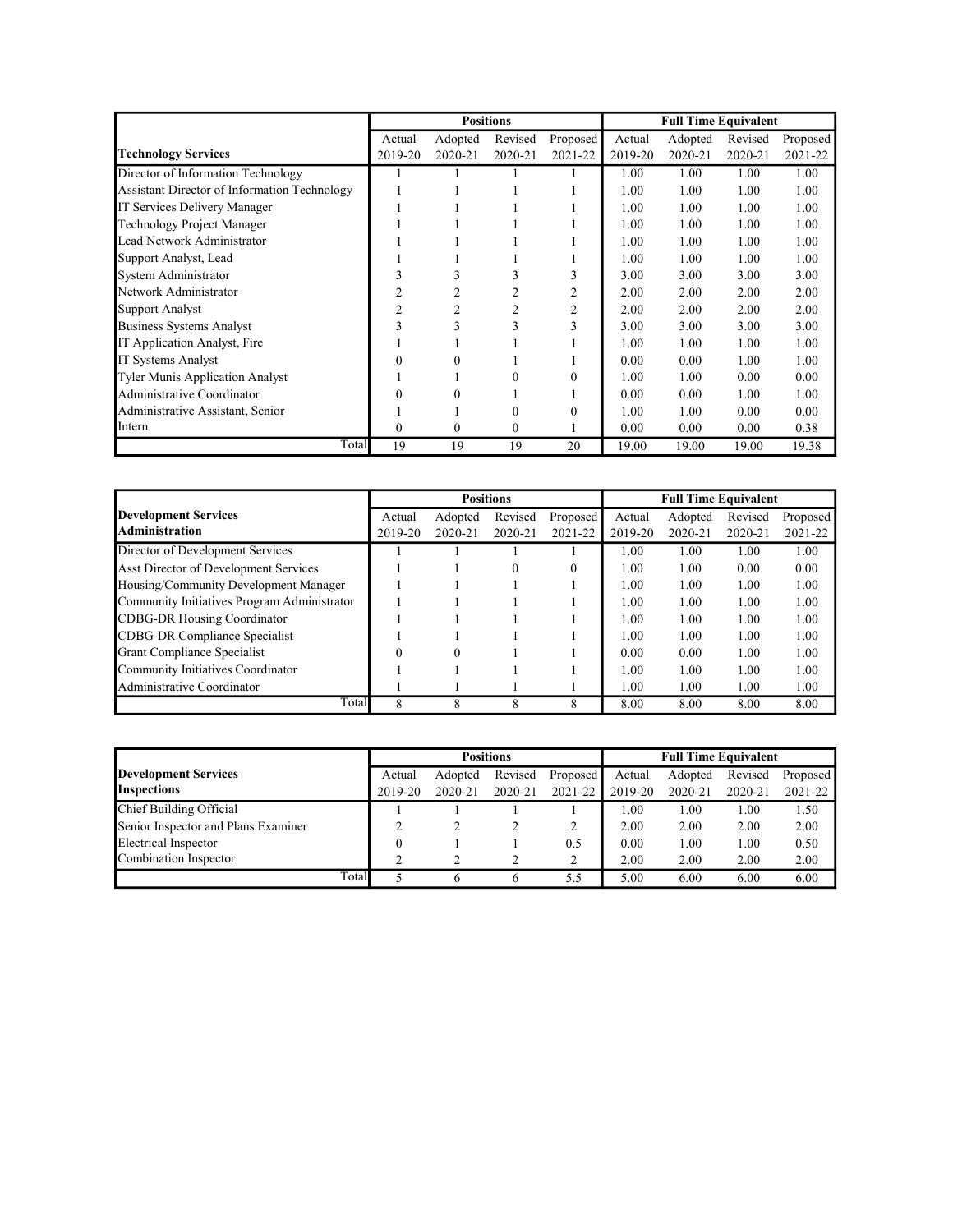|                                              |              |              | <b>Positions</b> |                | <b>Full Time Equivalent</b> |         |         |          |
|----------------------------------------------|--------------|--------------|------------------|----------------|-----------------------------|---------|---------|----------|
| <b>Development Services</b>                  | Actual       | Adopted      | Revised          | Proposed       | Actual                      | Adopted | Revised | Proposed |
| <b>Planning/Permit Center</b>                | 2019-20      | 2020-21      | 2020-21          | 2021-22        | 2019-20                     | 2020-21 | 2020-21 | 2021-22  |
| <b>Assistant Director of Planning</b>        | $\theta$     | $\Omega$     |                  |                | 0.00                        | 0.00    | 1.00    | 1.00     |
| Assistant Director of Planning & Development | $\mathbf{0}$ | $\Omega$     |                  |                | 0.00                        | 0.00    | 1.00    | 1.00     |
| Planning Manager                             | $\mathbf{0}$ | $\theta$     |                  |                | 0.00                        | 0.00    | 1.00    | 1.00     |
| Permit Manager                               |              |              | 0                | $\theta$       | 1.00                        | 1.00    | 0.00    | 0.00     |
| Development Services Manager                 |              |              | 0                | $\Omega$       | 1.00                        | 1.00    | 0.00    | 0.00     |
| Senior Planning Technician                   |              |              |                  |                | 1.00                        | 1.00    | 1.00    | 1.00     |
| Senior Planner                               |              |              | $\Omega$         | $\theta$       | 1.00                        | 1.00    | 0.00    | 0.00     |
| Historic Preservation Officer                |              |              |                  |                | 1.00                        | 1.00    | 1.00    | 1.00     |
| Planner                                      | 3            |              |                  | 4              | 3.00                        | 4.00    | 4.00    | 4.00     |
| Planning and Mapping Analyst                 |              |              |                  |                | 1.00                        | 1.00    | 1.00    | 1.00     |
| Environmental Compliance Program             |              |              |                  |                |                             |         |         |          |
| Coordinator                                  |              |              |                  |                | 1.00                        | 1.00    | 1.00    | 1.00     |
| <b>Environmental Inspection Specialist</b>   |              |              |                  |                | 1.00                        | 1.00    | 1.00    | 1.00     |
| Planning Technician I                        |              |              |                  |                | 1.00                        | 1.00    | 1.00    | 1.00     |
| <b>Building Services Coordinator</b>         | 0            | 0            |                  |                | 0.00                        | 0.00    | 1.00    | 1.00     |
| Building Permit Technician, Senior           |              |              |                  |                | 1.00                        | 1.00    | 1.00    | 1.00     |
| Building Permit Technician                   |              |              |                  | $\overline{c}$ | 2.00                        | 2.00    | 2.00    | 2.00     |
| Intern                                       | 0            | $\mathbf{0}$ | 3                | 3              | 0.00                        | 0.00    | 1.50    | 1.50     |
| Total                                        | 15           | 16           | 20               | 20             | 15.00                       | 16.00   | 18.50   | 18.50    |

|                          |          | <b>Positions</b> |         |          |         | <b>Full Time Equivalent</b> |         | 2021-22<br>1.00<br>1.00<br>2.00<br>1.00 |  |
|--------------------------|----------|------------------|---------|----------|---------|-----------------------------|---------|-----------------------------------------|--|
|                          | Actual   | Adopted          | Revised | Proposed | Actual  | Adopted                     | Revised | Proposed                                |  |
| IGIS                     | 2019-20  | 2020-21          | 2020-21 | 2021-22  | 2019-20 | 2020-21                     | 2020-21 |                                         |  |
| <b>GIS Manager</b>       |          |                  |         |          | 1.00    | 1.00                        | 1.00    |                                         |  |
| <b>GIS</b> Administrator | $\theta$ | $\theta$         |         |          | 0.00    | 0.00                        | 1.00    |                                         |  |
| <b>GIS Analyst</b>       |          |                  |         |          | 2.00    | 2.00                        | 2.00    |                                         |  |
| <b>GIS</b> Technician    | $\theta$ | 0                |         |          | 0.00    | 0.00                        | 1.00    |                                         |  |
| Intern                   | ↑        |                  |         |          | 0.96    | 0.96                        | 0.38    | 0.38                                    |  |
| Total                    |          |                  | 6       | 6        | 3.96    | 3.96                        | 5.38    | 5.38                                    |  |

|                                       |          |          | <b>Positions</b> |          |         | <b>Full Time Equivalent</b> |         |          |
|---------------------------------------|----------|----------|------------------|----------|---------|-----------------------------|---------|----------|
| <b>Public Safety</b>                  | Actual   | Adopted  | Revised          | Proposed | Actual  | Adopted                     | Revised | Proposed |
| <b>Fire Operations</b>                | 2019-20  | 2020-21  | 2020-21          | 2021-22  | 2019-20 | 2020-21                     | 2020-21 | 2021-22  |
| Fire Chief                            |          |          |                  |          | 1.00    | 1.00                        | 1.00    | 1.00     |
| <b>Assistant Fire Chief</b>           | 2        | 2        | 2                | 2        | 2.00    | 2.00                        | 2.00    | 2.00     |
| <b>Battalion Chief</b>                | 5        | 5        | 5                | 5        | 5.00    | 5.00                        | 5.00    | 5.00     |
| Fire Marshal                          |          |          |                  |          | 1.00    | 1.00                        | 1.00    | 1.00     |
| Fire Captain                          | 18       | 21       | 21               | 21       | 18.00   | 21.00                       | 21.00   | 21.00    |
| Fire Captain-Fire Marshal             | 2        | 2        | 2                | 2        | 2.00    | 2.00                        | 2.00    | 2.00     |
| Fire Engineer                         | 18       | 18       | 18               | 18       | 18.00   | 18.00                       | 18.00   | 18.00    |
| Fire Engineer-Fire Marshal            | 2        | 2        | $\overline{c}$   | 2        | 2.00    | 2.00                        | 2.00    | 2.00     |
| Fire Engineer - Support services      | $\Omega$ | $\Omega$ |                  |          | 0.00    | 0.00                        | 1.00    | 1.00     |
| Fire Fighter                          | 36       | 37       | 36               | 36       | 36.00   | 37.00                       | 36.00   | 36.00    |
| Fire Captain - EMS Training           |          |          |                  |          | 1.00    | 1.00                        | 1.00    | 1.00     |
| Administrative Coordinator            |          |          |                  |          | 1.00    | 1.00                        | 1.00    | 1.00     |
| Administrative Assistant-Fire Marshal |          |          |                  |          | 1.00    | 1.00                        | 1.00    | 1.00     |
| Administrative Assistant              |          |          |                  |          | 1.00    | 1.00                        | 1.00    | 1.00     |
| Total                                 | 89       | 93       | 93               | 93       | 89.00   | 93.00                       | 93.00   | 93.00    |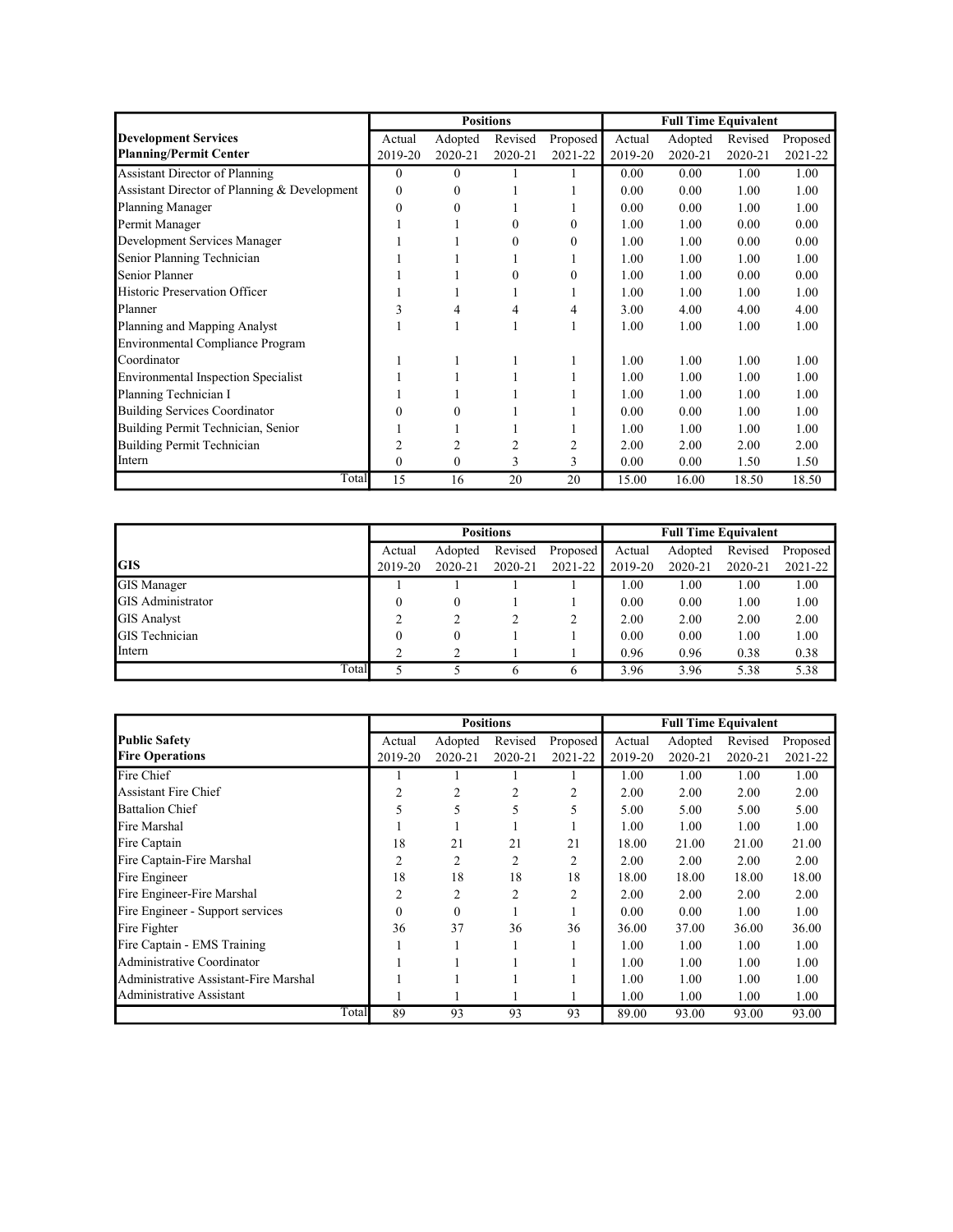|                                          |                         |                | <b>Positions</b> |                  | <b>Full Time Equivalent</b> |         |         |          |
|------------------------------------------|-------------------------|----------------|------------------|------------------|-----------------------------|---------|---------|----------|
| <b>Public Safety</b>                     | Actual                  | Adopted        | Revised          | Proposed         | Actual                      | Adopted | Revised | Proposed |
| <b>Police Operations</b>                 | 2019-20                 | 2020-21        | 2020-21          | 2021-22          | 2019-20                     | 2020-21 | 2020-21 | 2021-22  |
| Police Chief                             | 1                       | 1              | $\mathbf{1}$     | 1                | 1.00                        | 1.00    | 1.00    | 1.00     |
| <b>Assistant Chief of Police</b>         | $\overline{c}$          | $\overline{c}$ | $\overline{2}$   | $\overline{2}$   | 2.00                        | 2.00    | 2.00    | 2.00     |
| Police Commander                         | 4                       | 4              | $\overline{4}$   | 4                | 4.00                        | 4.00    | 4.00    | 4.00     |
| Police Sergeant                          | 13                      | 13             | 13               | 13               | 13.00                       | 13.00   | 13.00   | 13.00    |
| Police Corporal                          | 17                      | 17             | 17               | 17               | 17.00                       | 17.00   | 17.00   | 17.00    |
| Police Officer                           | 71                      | 71             | 73               | 73               | 71.00                       | 71.00   | 73.00   | 73.00    |
| Police Officer - Traffic                 | $\mathbf{0}$            | $\mathbf{0}$   | $\overline{0}$   | 3                | 0.00                        | 0.00    | 0.00    | 3.00     |
| Police Officer, Part-time                | 2                       | $\overline{c}$ | $\mathbf{0}$     | $\boldsymbol{0}$ | 1.00                        | 1.00    | 0.00    | 0.00     |
| Police Assistants                        | $\theta$                | $\mathbf{0}$   | 5                | 5                | 0.00                        | 0.00    | 0.64    | 0.64     |
| <b>Support Services Division Manager</b> | 1                       | $\mathbf{1}$   | $\mathbf{1}$     | $\mathbf{1}$     | 1.00                        | 1.00    | 1.00    | 1.00     |
| Training/Compliance Coordinator          | 1                       | $\mathbf{1}$   | $\mathbf{1}$     | $\mathbf{1}$     | 1.00                        | 1.00    | 1.00    | 1.00     |
| 911 Communications Manager               | $\mathbf{1}$            | $\mathbf{1}$   | $\mathbf{1}$     | 1                | 1.00                        | 1.00    | 1.00    | 1.00     |
| Victim Services Coordinator              | 1                       | $\mathbf{1}$   | 1                | 1                | 1.00                        | 1.00    | 1.00    | 1.00     |
| Victim Services Specialist               | 1                       | 1              | 1                | 1                | 1.00                        | 1.00    | 1.00    | 1.00     |
| <b>VIPS</b> Coordinator                  | 1                       | $\mathbf{1}$   | $\mathbf{1}$     | 1                | 1.00                        | 1.00    | 1.00    | 1.00     |
| 911 Shift Supervisor                     | 4                       | 4              | $\overline{4}$   | 4                | 4.00                        | 4.00    | 4.00    | 4.00     |
| Crime Scene/Evidence Supervisor          | 1                       | $\mathbf{1}$   | $\mathbf{1}$     | $\mathbf{1}$     | 1.00                        | 1.00    | 1.00    | 1.00     |
| Crime Analyst                            | 1                       | 1              | 1                | 1                | 1.00                        | 1.00    | 1.00    | 1.00     |
| Police Records Supervisor                | 1                       | 1              | $\mathbf{1}$     | 1                | 1.00                        | 1.00    | 1.00    | 1.00     |
| CTO-Lead                                 | 6                       | 6              | 6                | 6                | 6.00                        | 6.00    | 6.00    | 6.00     |
| 911 Telecommunicator                     | 15                      | 15             | 16               | 20               | 15.00                       | 15.00   | 16.00   | 20.00    |
| Administrative Coordinator               | $\mathbf{0}$            | $\mathbf{0}$   | $\mathbf{1}$     | $\mathbf{1}$     | 0.00                        | 0.00    | 1.00    | 1.00     |
| Administrative Assistant, Senior         | 1                       | 1              | 1                | 1                | 1.00                        | 1.00    | 1.00    | 1.00     |
| Crime Scene/Evidence Technician          | 1                       | $\mathbf{1}$   | $\overline{2}$   | $\overline{2}$   | 1.00                        | 1.00    | 2.00    | 2.00     |
| Parking Coordinator                      | 1                       | 1              | $\mathbf{1}$     | $\mathbf{1}$     | 1.00                        | 1.00    | 1.00    | 1.00     |
| <b>Administrative Assistant</b>          | $\overline{c}$          | $\overline{c}$ | $\mathbf{1}$     | 1                | 2.00                        | 2.00    | 1.00    | 1.00     |
| Records Compliance Coordinator           | 1                       | 1              | $\mathbf{1}$     | 1                | 1.00                        | 1.00    | 1.00    | 1.00     |
| Police Records Specialist                | 3                       | 3              | 4                | 4                | 3.00                        | 3.00    | 4.00    | 4.00     |
| Parking Technician                       | $\overline{\mathbf{4}}$ | 4              | $\overline{4}$   | 4                | 1.90                        | 1.90    | 2.00    | 2.00     |
| Total                                    | 157                     | 157            | 165              | 172              | 153.90                      | 153.90  | 158.64  | 165.64   |

|                                         |         |         | <b>Positions</b> |          | <b>Full Time Equivalent</b> |         |         |             |
|-----------------------------------------|---------|---------|------------------|----------|-----------------------------|---------|---------|-------------|
| <b>Public Safety</b>                    | Actual  | Adopted | Revised          | Proposed | Actual                      | Adopted | Revised | Proposed    |
| <b>Office of Emergency Management</b>   | 2019-20 | 2020-21 | 2020-21          | 2021-22  | 2019-20                     | 2020-21 | 2020-21 | $2021 - 22$ |
| <b>Emergency Management Coordinator</b> |         |         |                  |          | 00.1                        | 1.00    | 1.00    | 1.00        |
| Assistant Emergency Mgmt Coordinator    |         |         |                  |          | 1.00                        | 1.00    | 0.00    | 0.00        |
| <b>Emergency Mgmt Specialist</b>        |         |         |                  |          | 1.00                        | 1.00    | 2.00    | 2.00        |
| Total                                   |         |         |                  |          | 3.00                        | 3.00    | 3.00    | 3.00        |

|                                 |         |             | <b>Positions</b> |          | <b>Full Time Equivalent</b> |         |         |          |  |
|---------------------------------|---------|-------------|------------------|----------|-----------------------------|---------|---------|----------|--|
|                                 | Actual  | Adopted     | Revised          | Proposed | Actual                      | Adopted | Revised | Proposed |  |
| <b>Municipal Court</b>          | 2019-20 | $2020 - 21$ | $2020 - 21$      | 2021-22  | 2019-20                     | 2020-21 | 2020-21 | 2021-22  |  |
| Municipal Court Judge           |         |             |                  |          | 0.75                        | 1.00    | 1.00    | 1.00     |  |
| Alternate Municipal Court Judge |         |             |                  |          | 0.25                        | 0.25    | 0.50    | 0.50     |  |
| Municipal Court Administrator   |         |             |                  |          | 1.00                        | 1.00    | 1.00    | 1.00     |  |
| Chief Deputy Court Clerk        |         |             |                  |          | 1.00                        | 1.00    | 1.00    | 1.00     |  |
| Deputy Marshal                  |         |             |                  |          | 1.43                        | 1.43    | 1.00    | 1.00     |  |
| Deputy Court Clerk              | 6       | 6           | 6                | 6        | 6.00                        | 6.00    | 6.00    | 6.00     |  |
| Juvenile Case Coordinator       |         |             | 0.75             | 0.75     | 1.00                        | 1.00    | 0.75    | 0.75     |  |
| Total                           | 14      | 14          | 12.75            | 11.75    | 11.43                       | 11.68   | 11.25   | 11.25    |  |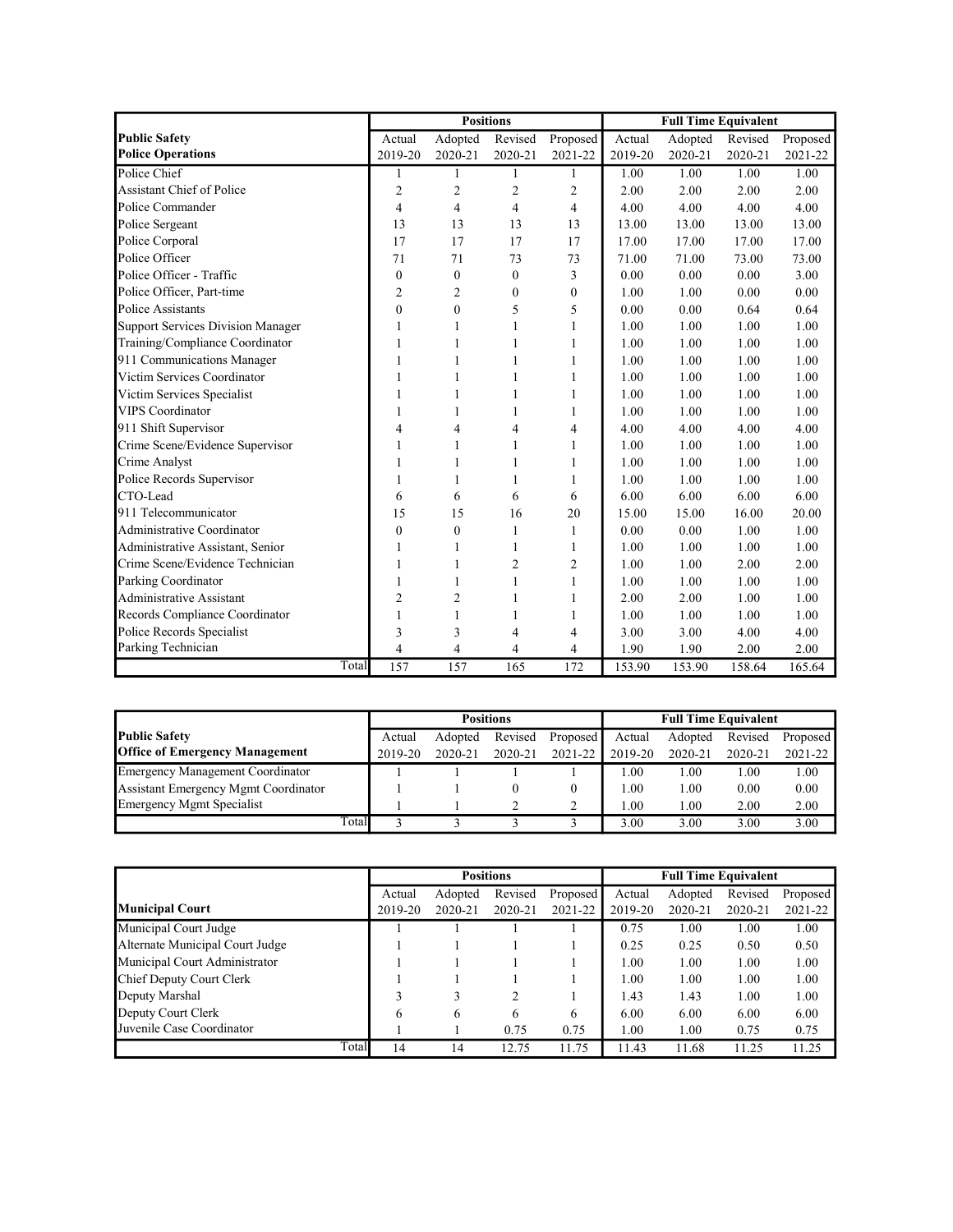|                                              |         |         | <b>Positions</b> |          | <b>Full Time Equivalent</b> |         |         |          |  |
|----------------------------------------------|---------|---------|------------------|----------|-----------------------------|---------|---------|----------|--|
| Neighborhood Enhancement                     | Actual  | Adopted | Revised          | Proposed | Actual                      | Adopted | Revised | Proposed |  |
| Neighborhood Services                        | 2019-20 | 2020-21 | 2020-21          | 2021-22  | 2019-20                     | 2020-21 | 2020-21 | 2021-22  |  |
| Director of Neighborhood Enhancement         |         |         | 0.75             | 0.75     | 1.00                        | 1.00    | 0.75    | 0.75     |  |
| Assistant Director, Neighborhood Enhancement |         |         | 0.5              | 0.5      | 1.00                        | 1.00    | 0.50    | 0.50     |  |
| Community Liaison                            |         |         |                  | $\theta$ | 0.48                        | 0.48    | 0.00    | 0.00     |  |
| Community Coordinator                        |         |         |                  |          | 1.00                        | 1.00    | 1.00    | 1.00     |  |
| Administrative Coordinator                   |         |         |                  |          | 1.00                        | 1.00    | 1.00    | 1.00     |  |
| Total                                        |         |         | 3.25             | 3.25     | 4.48                        | 4.48    | 3.25    | 3.25     |  |

|                                  |         |         | <b>Positions</b> |          | <b>Full Time Equivalent</b> |         |         |          |  |
|----------------------------------|---------|---------|------------------|----------|-----------------------------|---------|---------|----------|--|
| Neighborhood Enhancement         | Actual  | Adopted | Revised          | Proposed | Actual                      | Adopted | Revised | Proposed |  |
| <b>Community Enhancement</b>     | 2019-20 | 2020-21 | 2020-21          | 2021-22  | 2019-20                     | 2020-21 | 2020-21 | 2021-22  |  |
| Community Enhancement Technician |         |         |                  | ↑        | 1.00                        | 2.00    | 2.00    | 2.00     |  |
| Code Compliance Officer          |         |         |                  |          | 2.00                        | 2.00    | 2.00    | 2.00     |  |
| Hotircultural Specialist         |         |         |                  |          | 0.00                        | 1.00    | 1.00    | 1.00     |  |
| Total                            |         |         |                  |          | 3.00                        | 5.00    | 5.00    | 5.00     |  |

|                                     |         |         | <b>Positions</b> |          | <b>Full Time Equivalent</b> |         |         |          |  |
|-------------------------------------|---------|---------|------------------|----------|-----------------------------|---------|---------|----------|--|
| Neighborhood Enhancement            | Actual  | Adopted | Revised          | Proposed | Actual                      | Adopted | Revised | Proposed |  |
| Code Compliance                     | 2019-20 | 2020-21 | 2020-21          | 2021-22  | 2019-20                     | 2020-21 | 2020-21 | 2021-22  |  |
| Community Health and Safety Manager |         |         |                  |          | 00.1                        | 1.00    | 1.00    | 1.00     |  |
| Chief Sanitarian                    |         |         |                  | $\theta$ | 1.00                        | 1.00    | 1.00    | 0.00     |  |
| Sanitarian                          |         |         |                  |          | 2.00                        | 2.00    | 2.00    | 3.00     |  |
| Code Compliance Officer             |         |         |                  | 3        | 3.00                        | 3.00    | 3.00    | 3.00     |  |
| Senior Sanitarian - FOG             |         |         |                  | 0.5      | 1.00                        | 1.00    | 1.00    | 0.50     |  |
| Total                               |         |         | 8                | 7.5      | 8.00                        | 8.00    | 8.00    | 7.50     |  |

|                              | <b>Positions</b> |             |         |          | <b>Full Time Equivalent</b> |         |         |             |
|------------------------------|------------------|-------------|---------|----------|-----------------------------|---------|---------|-------------|
| Neighborhood Enhancement     | Actual           | Adopted     | Revised | Proposed | Actual                      | Adopted | Revised | Proposed    |
| <b>Animal Protection</b>     | 2019-20          | $2020 - 21$ | 2020-21 | 2021-22  | 2019-20                     | 2020-21 | 2020-21 | $2021 - 22$ |
| Animal Protection Officer    |                  |             |         |          | 4.00                        | 4.00    | 4.00    | 4.00        |
| Animal Protection Supervisor |                  |             |         |          | 1.00                        | 1.00    | 1.00    | 1.00        |
| Total                        |                  |             |         |          | 5.00                        | 5.00    | 5.00    | 5.00        |

|                                 |         |         | <b>Positions</b> |                |         | <b>Full Time Equivalent</b> |         |          |
|---------------------------------|---------|---------|------------------|----------------|---------|-----------------------------|---------|----------|
| <b>Neighborhood Enhancement</b> | Actual  | Adopted | Revised          | Proposed       | Actual  | Adopted                     | Revised | Proposed |
| <b>Animal Shelter</b>           | 2019-20 | 2020-21 | 2020-21          | 2021-22        | 2019-20 | 2020-21                     | 2020-21 | 2021-22  |
| Animal Services Manager         |         |         |                  |                | 1.00    | 1.00                        | 1.00    | 1.00     |
| Animal Shelter Supervisor       |         |         |                  |                | 1.00    | 1.00                        | 1.00    | 1.00     |
| Administrative Assistant        |         |         |                  |                | 1.00    | 1.00                        | 1.00    | 1.00     |
| <b>Adoption Counselor</b>       |         |         |                  |                | 1.00    | 1.00                        | 1.00    | 1.00     |
| Volunteer/Events Coordinator    |         |         |                  |                | 1.00    | 1.00                        | 1.00    | 1.00     |
| Animal Services Clerk/Dispatch  | ◠       | 2       | $\mathfrak{D}$   | $\mathfrak{D}$ | 2.00    | 2.00                        | 2.00    | 2.00     |
| Veterinarian                    |         | 0       | $\Omega$         |                | 0.00    | 0.00                        | 0.00    | 1.00     |
| Veterinary Technician           | າ       | C       | $\mathfrak{D}$   | $\mathfrak{D}$ | 2.00    | 2.00                        | 2.00    | 2.00     |
| Animal Shelter Technician, Lead | 4       | 4       | 4                | 4              | 4.00    | 4.00                        | 4.00    | 4.00     |
| Animal Shelter Technician       | 6       | 6       | 6                | 6              | 3.00    | 3.00                        | 3.50    | 3.50     |
| Total                           | 19      | 19      | 19               | 20             | 16.00   | 16.00                       | 16.50   | 17.50    |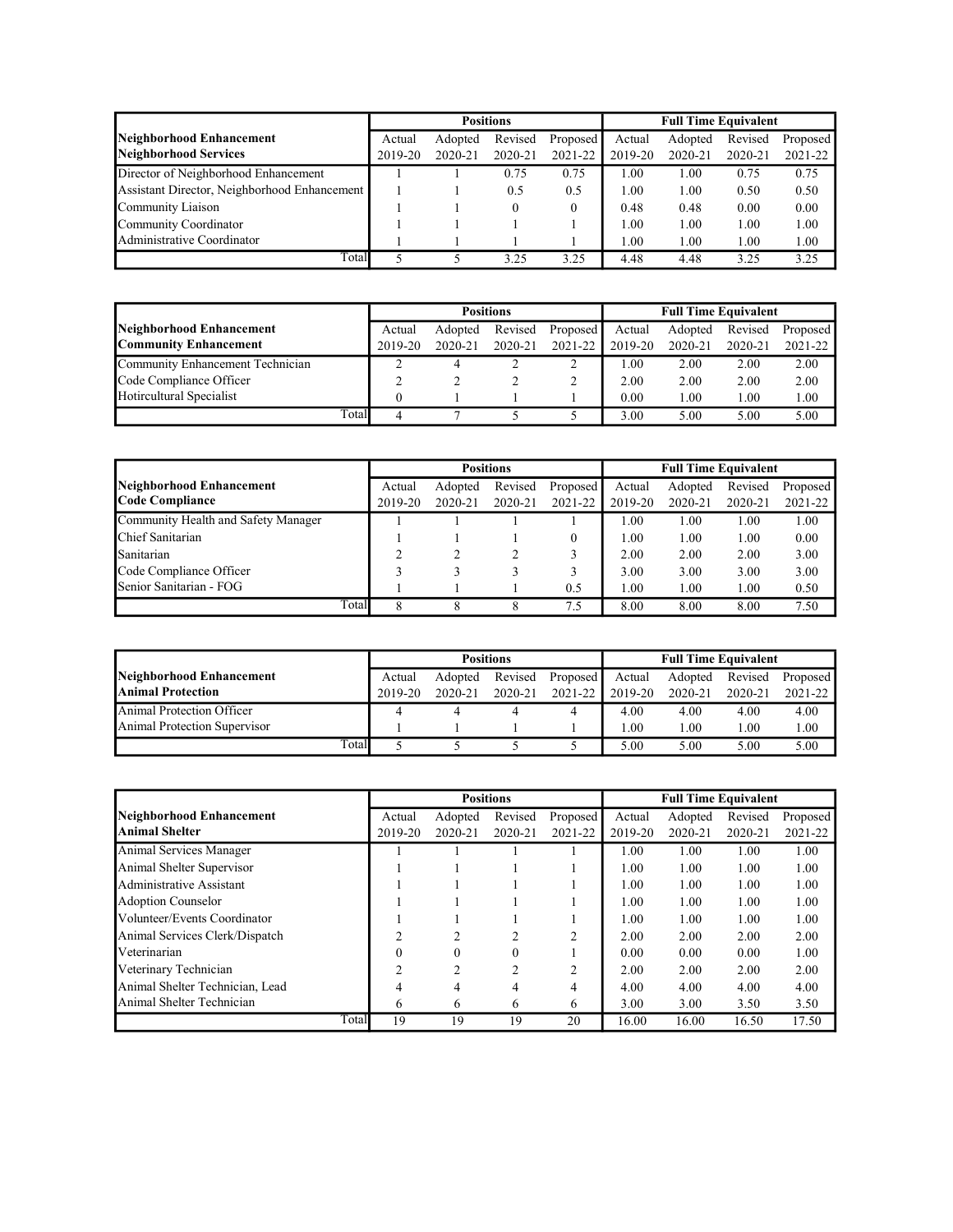|                                 |         |             | <b>Positions</b> |          |         | <b>Full Time Equivalent</b> |         |          |
|---------------------------------|---------|-------------|------------------|----------|---------|-----------------------------|---------|----------|
|                                 | Actual  | Adopted     | Revised          | Proposed | Actual  | Adopted                     | Revised | Proposed |
| Library                         | 2019-20 | $2020 - 21$ | $2020 - 21$      | 2021-22  | 2019-20 | $2020 - 21$                 | 2020-21 | 2021-22  |
| Director of Library             |         |             |                  |          | 1.00    | 1.00                        | 1.00    | 1.00     |
| Library - Division Manager      |         |             | 3                | 3        | 3.00    | 3.00                        | 3.00    | 3.00     |
| Librarian                       |         |             |                  |          | 5.00    | 5.00                        | 5.00    | 5.00     |
| Circulation Supervisor          |         |             |                  |          | 1.00    | 1.00                        | 1.00    | 1.00     |
| Senior Administrative Assistant |         | $\Omega$    |                  |          | 0.00    | 0.00                        | 1.00    | 1.00     |
| Library Assistant               |         |             | 4                | 4        | 5.00    | 5.00                        | 4.00    | 4.00     |
| Library Clerk                   |         |             |                  |          | 4.55    | 4.55                        | 5.25    | 5.25     |
| Library Page                    |         |             |                  |          | 2.20    | 2.20                        | 1.88    | 1.88     |
| Total                           | 27      | 27          | 27               | 27       | 21.75   | 21.75                       | 22.13   | 22.13    |

|                                            |         |         | <b>Positions</b> |          | <b>Full Time Equivalent</b> |         |         |          |  |
|--------------------------------------------|---------|---------|------------------|----------|-----------------------------|---------|---------|----------|--|
|                                            | Actual  | Adopted | Revised          | Proposed | Actual                      | Adopted | Revised | Proposed |  |
| <b>IPARD Administration</b>                | 2019-20 | 2020-21 | 2020-21          | 2021-22  | 2019-20                     | 2020-21 | 2020-21 | 2021-22  |  |
| Director of Parks and Recreation           |         |         |                  |          | 1.00                        | 1.00    | 1.00    | 1.00     |  |
| Assistant Director of Parks and Recreation |         |         |                  |          | 1.00                        | 1.00    | 1.00    | 1.00     |  |
| <b>Business Operations Manager</b>         |         |         |                  |          | 1.00                        | 1.00    | 1.00    | 1.00     |  |
| Administrative Assistant Senior            |         |         |                  |          | 1.00                        | 1.00    | 1.00    | 1.00     |  |
| Administrative Coordinator                 |         |         |                  |          | 1.00                        | 1.00    | 1.00    | 1.00     |  |
| Total                                      |         |         |                  |          |                             |         |         |          |  |

|                                      |          |          | <b>Positions</b> |          |         | <b>Full Time Equivalent</b> |         |          |
|--------------------------------------|----------|----------|------------------|----------|---------|-----------------------------|---------|----------|
|                                      | Actual   | Adopted  | Revised          | Proposed | Actual  | Adopted                     | Revised | Proposed |
| <b>PARD - Parks Operations</b>       | 2019-20  | 2020-21  | 2020-21          | 2021-22  | 2019-20 | 2020-21                     | 2020-21 | 2021-22  |
| Parks Operations Manager             |          |          |                  |          | 1.00    | 1.00                        | 1.00    | 1.00     |
| Natural Area Maintenance Crew Leader | $\theta$ |          | 0                |          | 0.00    | 1.00                        | 0.00    | 1.00     |
| Natural Area Maintenance Maint Spec  | $\Omega$ |          | 0                |          | 0.00    | 1.00                        | 0.00    | 1.00     |
| Parks Maintenance Supervisor         |          |          |                  |          | 1.00    | 1.00                        | 1.00    | 1.00     |
| Parks/Athletic Fields Crew Leader    | $\Omega$ | $\Omega$ |                  |          | 0.00    | 0.00                        | 1.00    | 1.00     |
| Parks Maintenance Crew Leader        | ◠        | 3        |                  | 3        | 3.00    | 3.00                        | 3.00    | 3.00     |
| Parks/Facilities Specialist          |          |          |                  | 5        | 7.00    | 7.00                        | 5.00    | 5.00     |
| Parks/Facilities Worker              |          |          |                  | 4        | 4.00    | 4.00                        | 4.00    | 4.00     |
| Parks/Athletic Fields Specialist     | 0        | $\Omega$ |                  |          | 0.00    | 0.00                        | 1.00    | 1.00     |
| Parks/Athletic Fields Worker         |          |          |                  |          | 3.00    | 3.00                        | 3.00    | 3.00     |
| Intern                               |          | 3        | 3                | 3        | 0.52    | 0.52                        | 1.13    | 1.13     |
| Total                                | 22       | 24       | 22               | 24       | 19.53   | 21.53                       | 20.14   | 22.14    |

|                                        |         |         | <b>Positions</b> |                |         | <b>Full Time Equivalent</b> |         |          |
|----------------------------------------|---------|---------|------------------|----------------|---------|-----------------------------|---------|----------|
|                                        | Actual  | Adopted | Revised          | Proposed       | Actual  | Adopted                     | Revised | Proposed |
| <b>PARD</b> - Recreation Programs      | 2019-20 | 2020-21 | 2020-21          | 2021-22        | 2019-20 | $2020 - 21$                 | 2020-21 | 2021-22  |
| <b>Recreation Manager</b>              |         |         |                  |                | 1.00    | 1.00                        | 1.00    | 1.00     |
| <b>Recreation Programs Manager</b>     |         |         |                  |                | 1.00    | 1.00                        | 1.00    | 1.00     |
| Youth Services Coordinator             |         |         |                  |                | 1.00    | 1.00                        | 1.00    | 1.00     |
| Special Events & Marketing Coordinator |         |         |                  |                | 1.00    | 1.00                        | 1.00    | 1.00     |
| Senior Citizen Programs Coordinator    |         |         |                  |                | 1.00    | 1.00                        | 1.00    | 1.00     |
| Youth Services Specialist              |         |         |                  |                | 0.88    | 0.88                        | 1.00    | 1.00     |
| Summer Program Coordinator             |         |         |                  |                | 0.27    | 0.27                        | 0.38    | 0.38     |
| Summer Program Assistant Coordinator   |         |         |                  |                | 0.23    | 0.23                        | 0.25    | 0.25     |
| Summer Playground Site Supervisor      | ∍       |         |                  | $\overline{c}$ | 0.46    | 0.46                        | 1.00    | 1.00     |
| Summer Assistant Playground Supervisor |         |         |                  | 4              | 0.92    | 0.92                        | 0.80    | 0.80     |
| Summer Playground Leader               | 16      | 16      | 16               | 16             | 3.69    | 3.69                        | 3.20    | 3.20     |
| Total                                  | 30      | 30      | 30               | 30             | 11.46   | 11.46                       | 11.64   | 11.64    |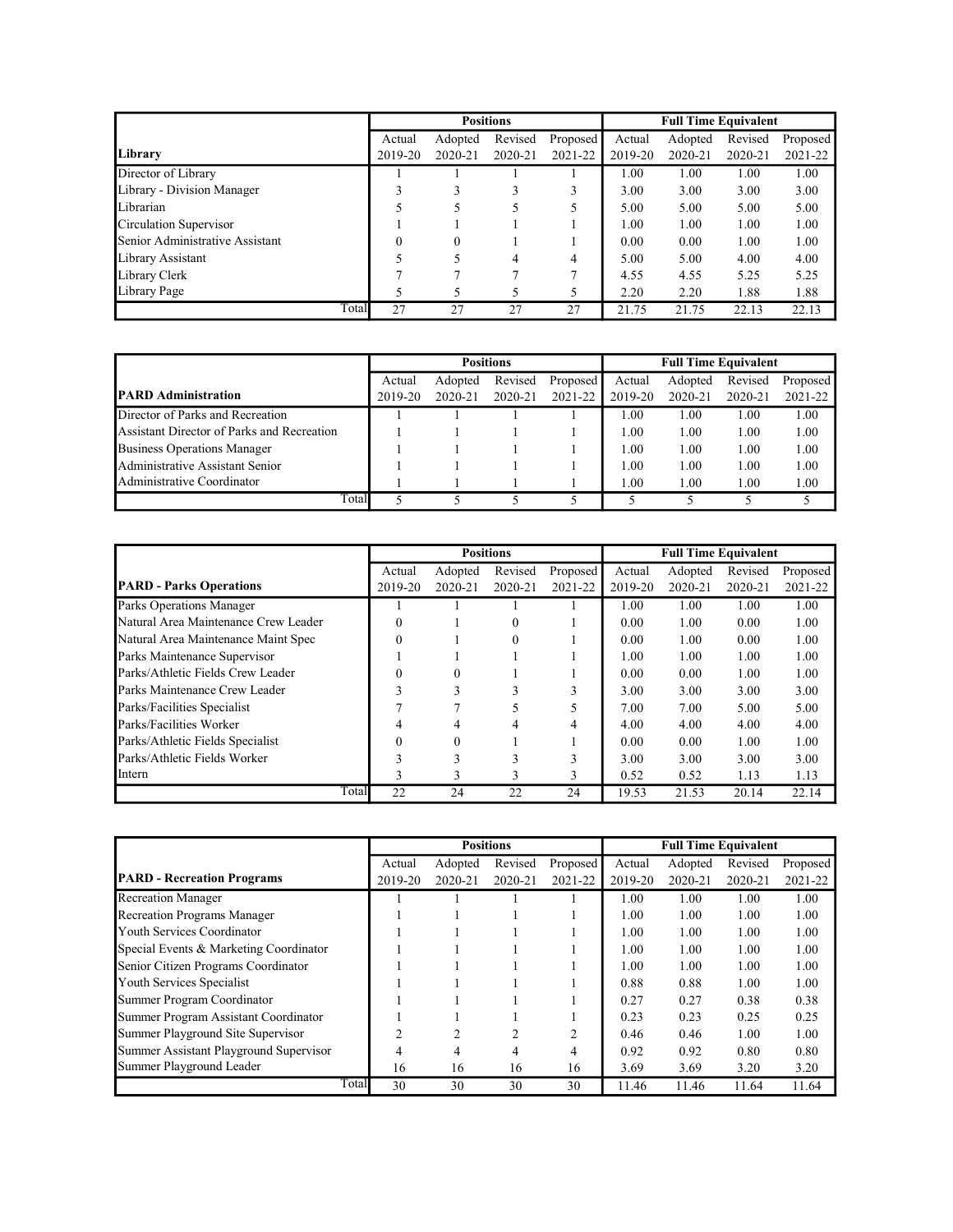|                                |       |                                          |         | <b>Positions</b> |         | <b>Full Time Equivalent</b> |             |         |             |
|--------------------------------|-------|------------------------------------------|---------|------------------|---------|-----------------------------|-------------|---------|-------------|
|                                |       | Revised<br>Adopted<br>Proposed<br>Actual |         |                  |         | Actual                      | Adopted     | Revised | Proposed    |
| <b>PARD</b> - Discovery Center |       | 2019-20                                  | 2020-21 | 2020-21          | 2021-22 | 2019-20                     | $2020 - 21$ | 2020-21 | $2021 - 22$ |
| Discovery Center Attendant     |       |                                          |         |                  |         | 1.00                        | 1.00        | 1.00    | 1.00        |
| Urban Forester                 |       |                                          |         |                  | 0.34    | 1.00                        | 1.00        | 1.00    | 0.34        |
| Discovery Center Coordinator   |       |                                          |         |                  |         | 1.00                        | 1.00        | 1.00    | 1.00        |
| Intern                         |       |                                          |         |                  | 4       | 0.00                        | 0.00        | 1.00    | 1.00        |
|                                | Total |                                          |         |                  | 6.34    | 3.00                        | 3.00        | 4.00    | 3.34        |

|                             |       |         |         | <b>Positions</b> |          | <b>Full Time Equivalent</b> |         |         |          |  |
|-----------------------------|-------|---------|---------|------------------|----------|-----------------------------|---------|---------|----------|--|
| <b>Parks and Recreation</b> |       | Actual  | Adopted | Revised          | Proposed | Actual                      | Adopted | Revised | Proposed |  |
| <b>Outdoor Pool</b>         |       | 2019-20 | 2020-21 | 2020-21          | 2021-22  | 2019-20                     | 2020-21 | 2020-21 | 2021-22  |  |
| Pool Manager                |       |         |         |                  |          | 0.35                        | 0.35    | 0.38    | 0.38     |  |
| Water Safety Instructor     |       | 4       | 4       | 4                | 4        | 0.98                        | 0.98    | 1.00    | 1.00     |  |
| Head Lifeguard              |       | 4       | 4       | 4                | 4        | 1.08                        | 1.08    | 1.20    | 1.20     |  |
| Lifeguard                   |       |         |         |                  |          | 1.72                        | 1.72    | 1.75    | 1.75     |  |
| Cashier / Pool Attendant    |       | ◠       |         |                  | 2        | 0.33                        | 0.33    | 0.40    | 0.40     |  |
|                             | Total | 18      | 18      | 18               | 18       | 4.45                        | 4.45    | 4.73    | 4.73     |  |

|                                      |          | <b>Positions</b> |         |          |         | <b>Full Time Equivalent</b> |         |          |
|--------------------------------------|----------|------------------|---------|----------|---------|-----------------------------|---------|----------|
| <b>Parks and Recreation</b>          | Actual   | Adopted          | Revised | Proposed | Actual  | Adopted                     | Revised | Proposed |
| <b>Activity Center</b>               | 2019-20  | 2020-21          | 2020-21 | 2021-22  | 2019-20 | $2020 - 21$                 | 2020-21 | 2021-22  |
| Aquatics Program Supervisor          |          |                  |         |          | 1.00    | 1.00                        | 1.00    | 1.00     |
| Aquatics Fitness Program Coordinator |          |                  |         |          | 1.00    | 1.00                        | 1.00    | 1.00     |
| Athletic Program Coordinator         | 0        | $\Omega$         |         |          | 0.00    | 0.00                        | 1.00    | 1.00     |
| Athletic Program Specialist          |          |                  |         |          | 2.00    | 2.00                        | 2.00    | 2.00     |
| <b>Activity Center Supervisor</b>    | $\Omega$ | $\theta$         |         |          | 0.00    | 0.00                        | 1.00    | 1.00     |
| Activity Center Attendant, Lead      | $\Omega$ | $\Omega$         |         |          | 0.00    | 0.00                        | 1.00    | 1.00     |
| <b>Activity Center Attendant</b>     | 6        | 6                |         |          | 5.25    | 5.25                        | 4.25    | 4.25     |
| Lifeguard / Water Safety Instructor  |          |                  |         |          | 0.75    | 0.75                        | 0.50    | 0.50     |
| Facilities/Maintenance Worker        |          |                  |         | C        | 1.75    | 1.75                        | 1.75    | 1.75     |
| Lifeguard                            | 6        | 6                | 6       | 6        | 3.00    | 3.00                        | 3.00    | 3.00     |
| Total                                | 19       | 19               | 21      | 21       | 14.75   | 14.75                       | 16.50   | 16.50    |

|                             |       |          | <b>Positions</b> |         |          | <b>Full Time Equivalent</b> |         |         |          |
|-----------------------------|-------|----------|------------------|---------|----------|-----------------------------|---------|---------|----------|
| <b>Parks and Recreation</b> |       | Actual   | Adopted          | Revised | Proposed | Actual                      | Adopted | Revised | Proposed |
| <b>Parks Ranger</b>         |       | 2019-20  | 2020-21          | 2020-21 | 2021-22  | 2019-20                     | 2020-21 | 2020-21 | 2021-22  |
| Park Ranger Program Manager |       |          |                  |         |          | 1.00                        | 1.00    | 1.00    | 1.00     |
| Deputy Marshal, FTO         |       | $\theta$ | $\boldsymbol{0}$ |         |          | 0.00                        | 0.00    | 1.00    | 1.00     |
| Deputy Marshal              |       |          |                  |         |          | 1.00                        | 1.00    | 1.00    | 1.00     |
| Park Ranger III             |       | 4        | 4                | 4       | 4        | 0.77                        | 0.77    | 1.10    | 1.10     |
| Park Ranger II              |       |          |                  |         |          | 1.01                        | 1.01    | 2.80    | 2.80     |
| Park Ranger I               |       | 10       | 10               | 10      | 10       | 1.24                        | 1.24    | 3.13    | 3.13     |
|                             | Total | 23       | 23               | 25      | 24       | 5.02                        | 5.02    | 10.03   | 10.03    |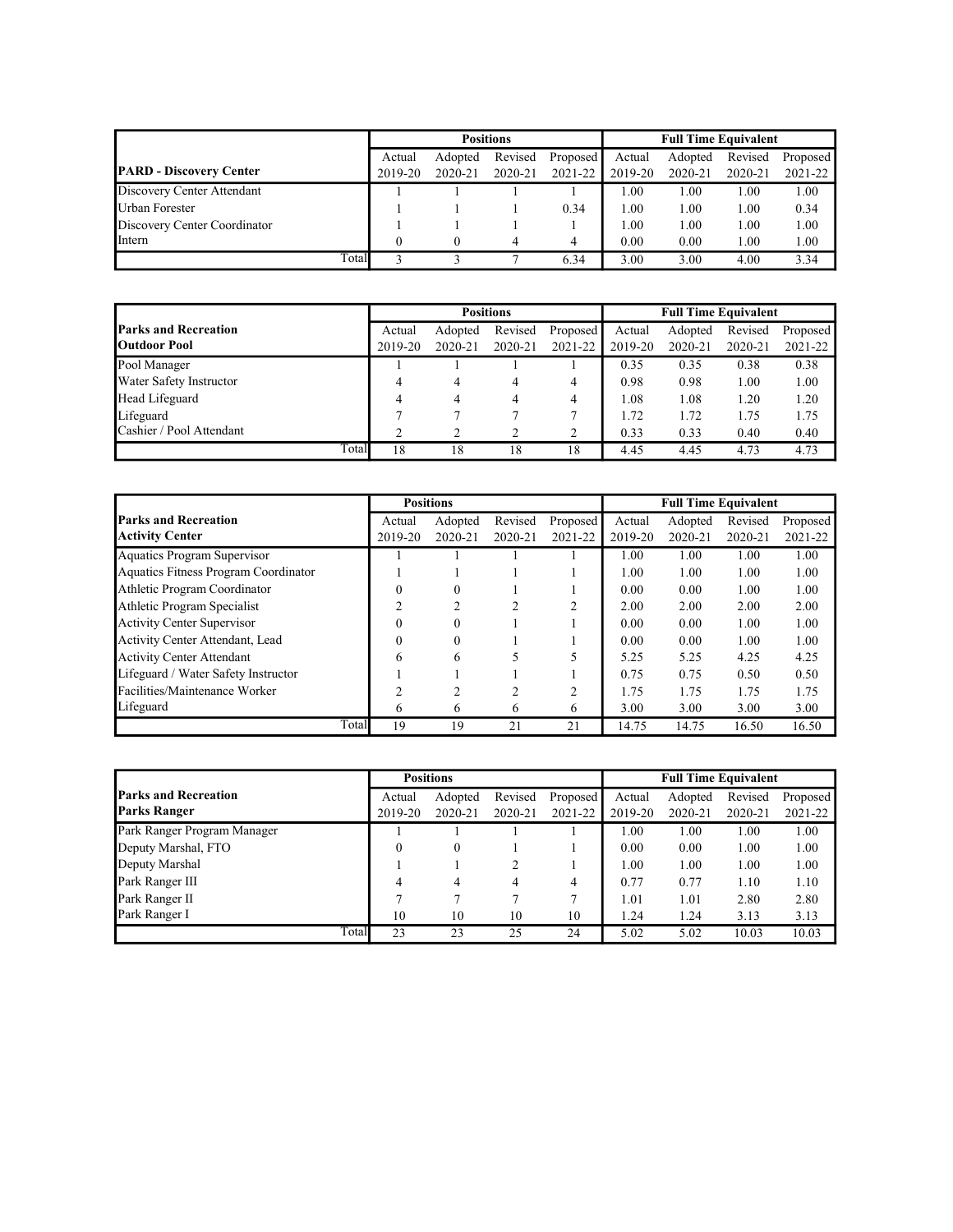|                                                 |          | <b>Positions</b> |              |                  | <b>Full Time Equivalent</b> |         |         |          |  |
|-------------------------------------------------|----------|------------------|--------------|------------------|-----------------------------|---------|---------|----------|--|
| lGeneral Services                               | Actual   | Adopted          | Revised      | Proposed         | Actual                      | Adopted | Revised | Proposed |  |
| Administration *                                | 2019-20  | 2020-21          | 2020-21      | 2021-22          | 2019-20                     | 2020-21 | 2020-21 | 2021-22  |  |
| <b>Executive Director of Community Services</b> |          | $\theta$         | $\theta$     | $\theta$         | 1.00                        | 0.00    | 0.00    | 0.00     |  |
| Director of General Services                    | $\Omega$ |                  | $\mathbf{0}$ | $\boldsymbol{0}$ | 0.00                        | 0.67    | 0.00    | 0.00     |  |
| Asst Director - Fleet, Transit, Resource        |          |                  |              |                  |                             |         |         |          |  |
| Recovery                                        |          | $\Omega$         | $\Omega$     | $\theta$         | 0.67                        | 0.00    | 0.00    | 0.00     |  |
| <b>Assistant Director</b>                       |          | $\Omega$         | $\Omega$     | $\theta$         | 1.00                        | 0.00    | 0.00    | 0.00     |  |
| Community Services Operations Manager           |          |                  | $\Omega$     | $\theta$         | 1.00                        | 1.00    | 0.00    | 0.00     |  |
| Administrive Coordinator                        | $\Omega$ |                  |              | $\theta$         | 0.00                        | 1.00    | 1.00    | 0.00     |  |
| Administrative Assistant                        |          |                  |              | $\theta$         | 1.00                        | 1.00    | 0.00    | 0.00     |  |
| Total                                           |          |                  |              | $\theta$         | 4.67                        | 3.67    | 1.00    | 0.00     |  |

\* General Services Administration is eliminated in FY22 with the position transferred to Public Works-Facilities & Grounds

|                                       |         | <b>Positions</b> |         |          |         | <b>Full Time Equivalent</b> |         |          |
|---------------------------------------|---------|------------------|---------|----------|---------|-----------------------------|---------|----------|
| <b>Public Works</b>                   | Actual  | Adopted          | Revised | Proposed | Actual  | Adopted                     | Revised | Proposed |
| <b>Fleet Services</b>                 | 2019-20 | 2020-21          | 2020-21 | 2021-22  | 2019-20 | $2020 - 21$                 | 2020-21 | 2021-22  |
| Fleet Services Manager                |         |                  |         |          | 1.00    | 1.00                        | 1.00    | 1.00     |
| Master Fleet Service Technician, Lead |         |                  | 0       | $\Omega$ | 2.00    | 2.00                        | 0.00    | 0.00     |
| Master Fleet Servicees Crew Leader    |         | $\Omega$         |         | ↑        | 0.00    | 0.00                        | 2.00    | 2.00     |
| Master Fleet Service Technician       |         |                  |         |          | 3.00    | 3.00                        | 3.00    | 3.00     |
| Emergency Vehicle Technician          |         |                  |         |          | 1.00    | 1.00                        | 1.00    | 1.00     |
| Inventory Control Technician          |         |                  |         |          | 1.00    | 1.00                        | 1.00    | 1.00     |
| Fleet Services Specialist             |         |                  |         |          | 1.00    | 1.00                        | 1.00    | 1.00     |
| Total                                 | Q       |                  | q       | 9        | 9.00    | 9.00                        | 9.00    | 9.00     |

|                                |         | <b>Positions</b> |         |          | <b>Full Time Equivalent</b> |             |         |          |  |
|--------------------------------|---------|------------------|---------|----------|-----------------------------|-------------|---------|----------|--|
| <b>Public Works</b>            | Actual  | Adopted          | Revised | Proposed | Actual                      | Adopted     | Revised | Proposed |  |
| <b>Facilities and Grounds</b>  | 2019-20 | 2020-21          | 2020-21 | 2021-22  | 2019-20                     | $2020 - 21$ | 2020-21 | 2021-22  |  |
| <b>Construction Manager</b>    |         |                  |         |          | 1.00                        | 1.00        | 1.00    | 1.00     |  |
| Construction Technician        |         |                  |         |          | 2.00                        | 2.00        | 2.00    | 2.00     |  |
| <b>Construction Specialist</b> |         |                  |         |          | 0.00                        | 1.00        | 1.00    | 1.00     |  |
| <b>HVAC</b> Technician         |         |                  |         |          | 0.00                        | 1.00        | 1.00    | 1.00     |  |
| Administrative Coordinator     |         |                  |         |          | 0.00                        | 0.00        | 0.00    | 1.00     |  |
| Total                          |         |                  |         | b        | 3.00                        | 5.00        | 5.00    | 6.00     |  |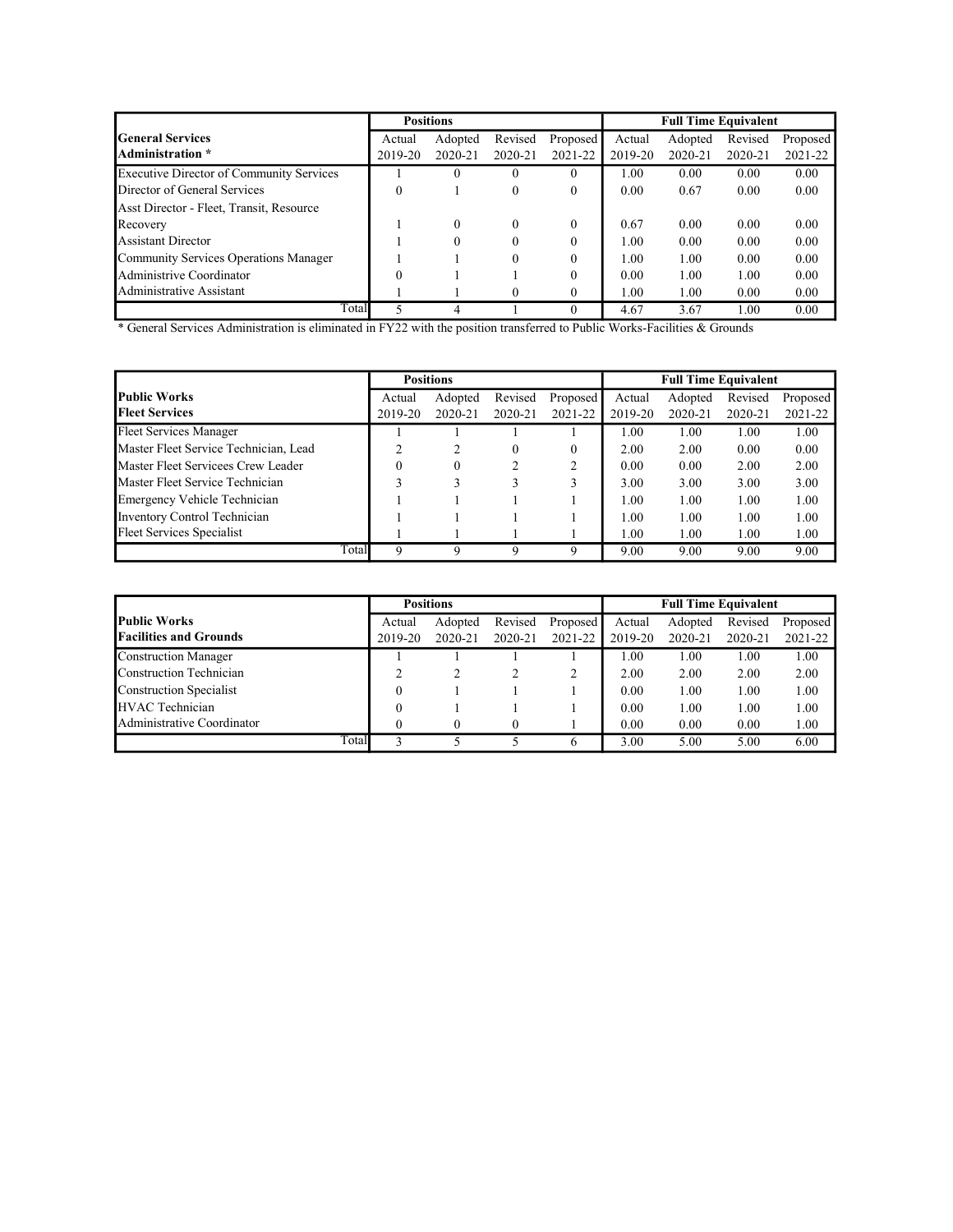|                                           |          | <b>Positions</b> |          |          |         | <b>Full Time Equivalent</b> |         |          |
|-------------------------------------------|----------|------------------|----------|----------|---------|-----------------------------|---------|----------|
| <b>Public Works</b>                       | Actual   | Adopted          | Revised  | Proposed | Actual  | Adopted                     | Revised | Proposed |
| Administration                            | 2019-20  | 2020-21          | 2020-21  | 2021-22  | 2019-20 | 2020-21                     | 2020-21 | 2021-22  |
| Director of Public Works                  | $\Omega$ | $\Omega$         | 0.75     | 0.75     | 0.00    | 0.00                        | 0.75    | 0.75     |
| Assistant Director of Public Works -      |          |                  |          |          |         |                             |         |          |
| Transportation                            |          |                  |          |          | 1.00    | 1.00                        | 1.00    | 1.00     |
| <b>Transportation Engineering Manager</b> |          |                  |          |          | 1.00    | 1.00                        | 1.00    | 1.00     |
| <b>Engineering Technician</b>             |          |                  |          |          | 1.00    | 1.00                        | 1.00    | 1.00     |
| Public Services GIS/Technology Specialist |          |                  |          |          | 1.00    | 1.00                        | 1.00    | 1.00     |
| Administrative Assistant, Senior          |          |                  |          |          | 1.00    | 1.00                        | 1.00    | 1.00     |
| <b>Inventory Control Technician</b>       |          |                  |          |          | 1.00    | 1.00                        | 1.00    | 1.00     |
| Intern                                    | $\Omega$ | $\Omega$         | $\Omega$ |          | 0.00    | 0.00                        | 0.00    | 0.38     |
| Total                                     | 6        | 6                | 6.75     | 7.75     | 6.00    | 6.00                        | 6.75    | 7.13     |

|                                   |       |         | <b>Positions</b> |         |          | <b>Full Time Equivalent</b> |         |         |          |  |
|-----------------------------------|-------|---------|------------------|---------|----------|-----------------------------|---------|---------|----------|--|
| <b>Public Works</b>               |       | Actual  | Adopted          | Revised | Proposed | Actual                      | Adopted | Revised | Proposed |  |
| <b>Transportation - Traffic</b>   |       | 2019-20 | 2020-21          | 2020-21 | 2021-22  | 2019-20                     | 2020-21 | 2020-21 | 2021-22  |  |
| Traffic Control Crew Leader       |       |         |                  |         |          | 2.00                        | 2.00    | 2.00    | 2.00     |  |
| Traffic Control Equipment Oper II |       |         |                  |         |          | 2.00                        | 2.00    | 2.00    | 2.00     |  |
| Traffic Control Equipment Oper I  |       |         |                  |         |          | 5.00                        | 5.00    | 5.00    | 5.00     |  |
| Traffic Signal Technician         |       |         |                  |         |          | 2.00                        | 2.00    | 2.00    | 2.00     |  |
|                                   | Total |         |                  |         |          | 1.00                        | 11.00   | 1.00    | 11.00    |  |

|                                         |         | <b>Positions</b> |         |              | <b>Full Time Equivalent</b> |             |         |          |  |
|-----------------------------------------|---------|------------------|---------|--------------|-----------------------------|-------------|---------|----------|--|
| <b>Public Works</b>                     | Actual  | Adopted          | Revised | Proposed     | Actual                      | Adopted     | Revised | Proposed |  |
| <b>Transportation - Streets</b>         | 2019-20 | 2020-21          | 2020-21 | 2021-22      | 2019-20                     | $2020 - 21$ | 2020-21 | 2021-22  |  |
| Streets Maintenance Manager             |         |                  |         |              | 1.00                        | 1.00        | 1.00    | 1.00     |  |
| Streets Control Maintenance Crew Leader |         |                  |         |              | 4.00                        | 4.00        | 3.00    | 3.00     |  |
| Street Equipment Operator II            |         | <sub>(b)</sub>   |         | <sub>0</sub> | 6.00                        | 6.00        | 6.00    | 6.00     |  |
| Street Equipment Operator I             |         |                  |         |              | 9.00                        | 9.00        | 9.00    | 9.00     |  |
| Total                                   | 20      | 20               | 19      | 19           | 20.00                       | 20.00       | 19.00   | 19.00    |  |

|                        | <b>Positions</b> |                    |         |             | <b>Full Time Equivalent</b> |         |         |             |
|------------------------|------------------|--------------------|---------|-------------|-----------------------------|---------|---------|-------------|
|                        | Actual           | Revised<br>Adopted |         |             | Proposed I<br>Actual        | Adopted | Revised | Proposed    |
| <b>Real Estate</b>     | 2019-20          | 2020-21            | 2020-21 | $2021 - 22$ | 2019-20                     | 2020-21 | 2020-21 | $2021 - 22$ |
| Real Estate Manager    |                  |                    |         |             | 0.00                        | 1.00    | 1.00    | 1.00        |
| Real Estate Specialist |                  |                    |         |             | 0.00                        | 1.00    | 1.00    | 1.00        |
| Total                  |                  |                    |         |             |                             |         |         |             |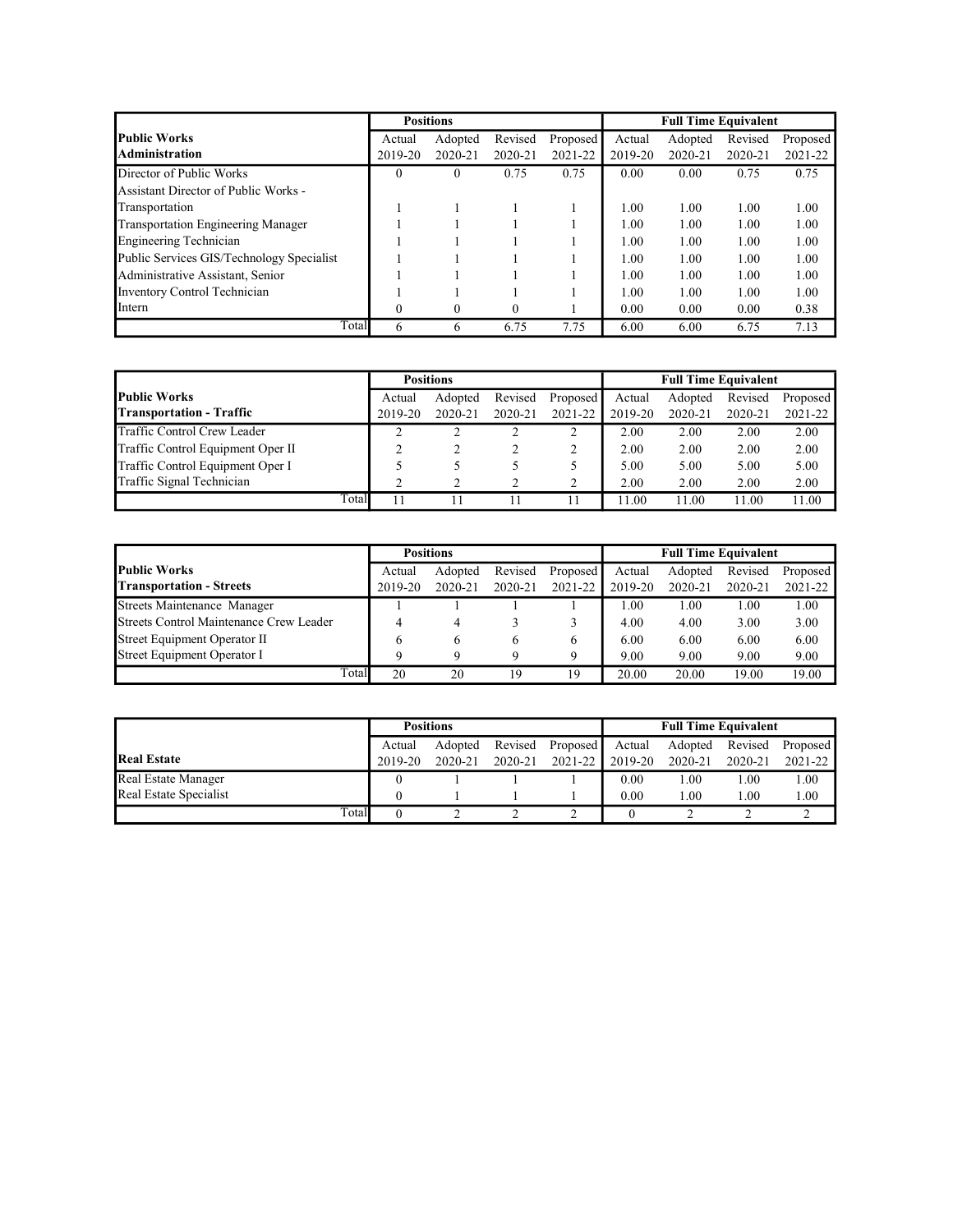|                                                |          | <b>Positions</b> |         |          |         | <b>Full Time Equivalent</b> |         |          |
|------------------------------------------------|----------|------------------|---------|----------|---------|-----------------------------|---------|----------|
|                                                | Actual   | Adopted          | Revised | Proposed | Actual  | Adopted                     | Revised | Proposed |
| <b>Engineering</b>                             | 2019-20  | 2020-21          | 2020-21 | 2021-22  | 2019-20 | 2020-21                     | 2020-21 | 2021-22  |
| Director of Engineering/Cap Improvements       |          |                  |         |          | 1.00    | 1.00                        | 1.00    | 1.00     |
| <b>Assistant Director Engineering</b>          | 0        |                  |         |          | 0.00    | 1.00                        | 1.00    | 1.00     |
| <b>Assistant Director Capital Improvements</b> | 0        |                  |         |          | 0.00    | 1.00                        | 1.00    | 1.00     |
| Senior Engineer                                | 5        | 3                | 3       | 3        | 5.00    | 3.00                        | 3.00    | 3.00     |
| Senior Engineer CDBG-DR                        |          |                  |         |          | 1.00    | 1.00                        | 1.00    | 1.00     |
| Project Engineer                               | 3        | 3                | 3       | 3        | 3.00    | 3.00                        | 3.00    | 3.00     |
| Project Engineer CDBG-DR                       |          |                  | 0       | 0        | 1.00    | 1.00                        | 0.00    | 0.00     |
| Project Engineer - Stormwater                  | 0        | 0                |         |          | 0.00    | 0.00                        | 1.00    | 1.00     |
| Project Engineer - Watershed                   | 0        |                  |         |          | 0.00    | 1.00                        | 1.00    | 1.00     |
| Engineering Associate II                       |          |                  |         |          | 1.00    | 1.00                        | 1.00    | 1.00     |
| <b>Engineering Inspections Manager</b>         |          |                  |         |          | 1.00    | 1.00                        | 1.00    | 1.00     |
| Lead Engineering Inspector                     | $\theta$ | $\theta$         |         |          | 0.00    | 0.00                        | 1.00    | 1.00     |
| <b>Engineering Inspector</b>                   | 4        | 4                | 3       | 3        | 4.00    | 4.00                        | 3.00    | 3.00     |
| Engineering Inspector-CDBG-DR                  |          |                  |         |          | 1.00    | 1.00                        | 1.00    | 1.00     |
| CIP Program Coordinator                        |          |                  |         |          | 1.00    | 1.00                        | 1.00    | 1.00     |
| Habitat Conservation Manager                   | 0        | $\theta$         |         |          | 0.00    | 0.00                        | 1.00    | 1.00     |
| <b>Engineer</b> in Training                    |          |                  |         |          | 1.00    | 1.00                        | 1.00    | 1.00     |
| Engineer in Training - CDBG-DR                 | 0        | $\theta$         |         |          | 0.00    | 0.00                        | 1.00    | 1.00     |
| Administrative Assistant                       |          |                  |         |          | 1.00    | 1.00                        | 1.00    | 1.00     |
| Real Estate Acquisitions Administrator         |          | $\Omega$         | 0       | 0        | 1.00    | 0.00                        | 0.00    | 0.00     |
| <b>Acquisitions Assistant</b>                  |          | $\Omega$         | 0       | 0        | 1.00    | 0.00                        | 0.00    | 0.00     |
| Intern                                         | 0        | $\mathbf{0}$     |         |          | 0.00    | 0.00                        | 0.38    | 0.38     |
| Total                                          | 23       | 22               | 25      | 25       | 23.00   | 22.00                       | 24.38   | 24.38    |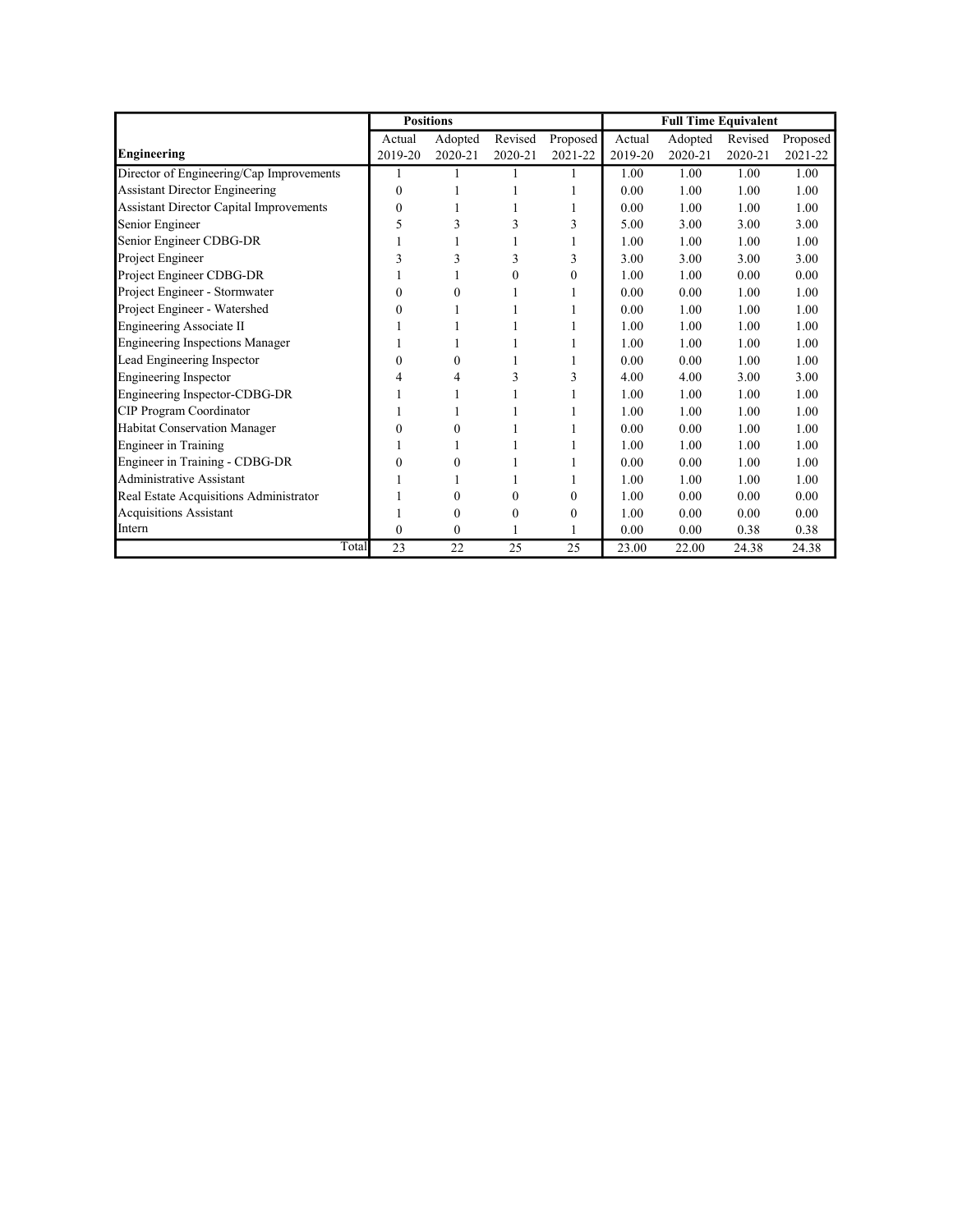|                                      |         |         | <b>Positions</b> |          |         | <b>Full Time Equivalent</b> |         |          |
|--------------------------------------|---------|---------|------------------|----------|---------|-----------------------------|---------|----------|
| Water/Wastewater                     | Actual  | Adopted | Revised          | Proposed | Actual  | Adopted                     | Revised | Proposed |
| <b>Distribution and Maintenance</b>  | 2019-20 | 2020-21 | 2020-21          | 2021-22  | 2019-20 | 2020-21                     | 2020-21 | 2021-22  |
| Water Distribution Manager           |         |         |                  |          | 1.00    | 1.00                        | 1.00    | 1.00     |
| W/WW Field Maintenance Supervisor    |         |         |                  |          | 1.00    | 1.00                        | 1.00    | 1.00     |
| W/WW Utility Project Coordinator     |         |         |                  |          | 1.00    | 1.00                        | 1.00    | 1.00     |
| W/WW Maintenance Crew Leader         | 5       | 5       | 5                | 5        | 5.00    | 5.00                        | 5.00    | 5.00     |
| W/WW Equipment Operator II           | 5       | 5       | 5                | 5        | 5.00    | 5.00                        | 5.00    | 5.00     |
| W/WW Equipment Operator I            | 14      | 14      | 14               | 14       | 14.00   | 14.00                       | 14.00   | 14.00    |
| <b>Cross Connection Control BFP</b>  |         |         |                  |          | 1.00    | 1.00                        | 1.00    | 1.00     |
| W/WW Electrical Field Maintenance    |         |         |                  |          |         |                             |         |          |
| Technician                           |         |         |                  |          | 1.00    | 1.00                        | 1.00    | 1.00     |
| Instrumentation/Controls Maintenance |         |         |                  |          |         |                             |         |          |
| Technician                           | 3       | 3       | 3                | 3        | 3.00    | 3.00                        | 3.00    | 3.00     |
| W/WW Field Maintenance Technician    | 3       | 3       | 3                | 3        | 3.00    | 3.00                        | 3.00    | 3.00     |
| Inventory/Control Technician         |         |         |                  |          | 1.00    | 1.00                        | 1.00    | 1.00     |
| Total                                | 36      | 36      | 36               | 36       | 36.00   | 36.00                       | 36.00   | 36.00    |

|                              |         |         | <b>Positions</b> |          |         | <b>Full Time Equivalent</b> |         |          |
|------------------------------|---------|---------|------------------|----------|---------|-----------------------------|---------|----------|
| Water/Wastewater             | Actual  | Adopted | Revised          | Proposed | Actual  | Adopted                     | Revised | Proposed |
| <b>Quality</b>               | 2019-20 | 2020-21 | 2020-21          | 2021-22  | 2019-20 | 2020-21                     | 2020-21 | 2021-22  |
| <b>Water Quality Manager</b> |         |         |                  |          | 1.00    | 1.00                        | 1.00    | 1.00     |
| Water Quality Team Leader    |         |         |                  |          | 1.00    | 1.00                        | 1.00    | 1.00     |
| Water Quality Technician     | 6       | 6       | <sub>6</sub>     | 6        | 6.00    | 6.00                        | 6.00    | 6.00     |
| Administrative Assistant     | 0       |         |                  |          | 0.00    | 1.00                        | 1.00    | 1.00     |
| Administrative Clerk         |         | 0       |                  | $\theta$ | 1.00    | 0.00                        | 0.00    | 0.00     |
| Total                        | Q       |         |                  | Q        | 9.00    | 9.00                        | 9.00    | 9.00     |

|                                           |          |          | <b>Positions</b> |          |         | <b>Full Time Equivalent</b> |         |          |
|-------------------------------------------|----------|----------|------------------|----------|---------|-----------------------------|---------|----------|
| Water/Wastewater                          | Actual   | Adopted  | Revised          | Proposed | Actual  | Adopted                     | Revised | Proposed |
| <b>Administration</b>                     | 2019-20  | 2020-21  | 2020-21          | 2021-22  | 2019-20 | 2020-21                     | 2020-21 | 2021-22  |
| Director of Utilities                     | $\theta$ | $\theta$ | $\theta$         | 0.5      | 0.00    | 0.00                        | 0.00    | 0.50     |
| Assistant Director of Utilities -         |          |          |                  |          |         |                             |         |          |
| Water/Wastewater                          |          |          |                  |          | 1.00    | 1.00                        | 1.00    | 1.00     |
| Technology Specialist / GIS               |          |          |                  |          | 1.00    | 1.00                        | 1.00    | 1.00     |
| Urban Forester                            | $\theta$ | 0        | $\theta$         | 0.33     | 0.00    | 0.00                        | 0.00    | 0.33     |
| <b>Public Services Support Specialist</b> |          |          |                  |          | 1.00    | 1.00                        | 1.00    | 1.00     |
| Administrative Coordinator                |          |          |                  |          | 1.00    | 1.00                        | 1.00    | 1.00     |
| Administrative Clerk                      |          |          |                  |          | 1.00    | 1.00                        | 1.00    | 1.00     |
| Total                                     | 5        |          |                  | 5.83     | 5.00    | 5.00                        | 5.00    | 5.83     |

|                          |          |         | <b>Positions</b> |          | <b>Full Time Equivalent</b> |         |         |          |  |  |
|--------------------------|----------|---------|------------------|----------|-----------------------------|---------|---------|----------|--|--|
| Water/Wastewater         | Actual   | Adopted | Revised          | Proposed | Actual                      | Adopted | Revised | Proposed |  |  |
| <b>Conservation</b>      | 2019-20  | 2020-21 | 2020-21          | 2021-22  | 2019-20                     | 2020-21 | 2020-21 | 2021-22  |  |  |
| Conservation Coordinator | 0.5      | 0.5     | 0.5              | 0.5      | 0.50                        | 0.50    | 0.50    | 0.50     |  |  |
| Technician               | 0.5      | 0.5     | 0.5              | 0.5      | 0.50                        | 0.50    | 0.50    | 0.50     |  |  |
| Irrigation Inspector     | $\theta$ |         |                  |          | 0.00                        | 1.00    | 1.00    | 1.00     |  |  |
| Total                    |          |         |                  |          | 00.1                        | 2.00    | 2.00    | 2.00     |  |  |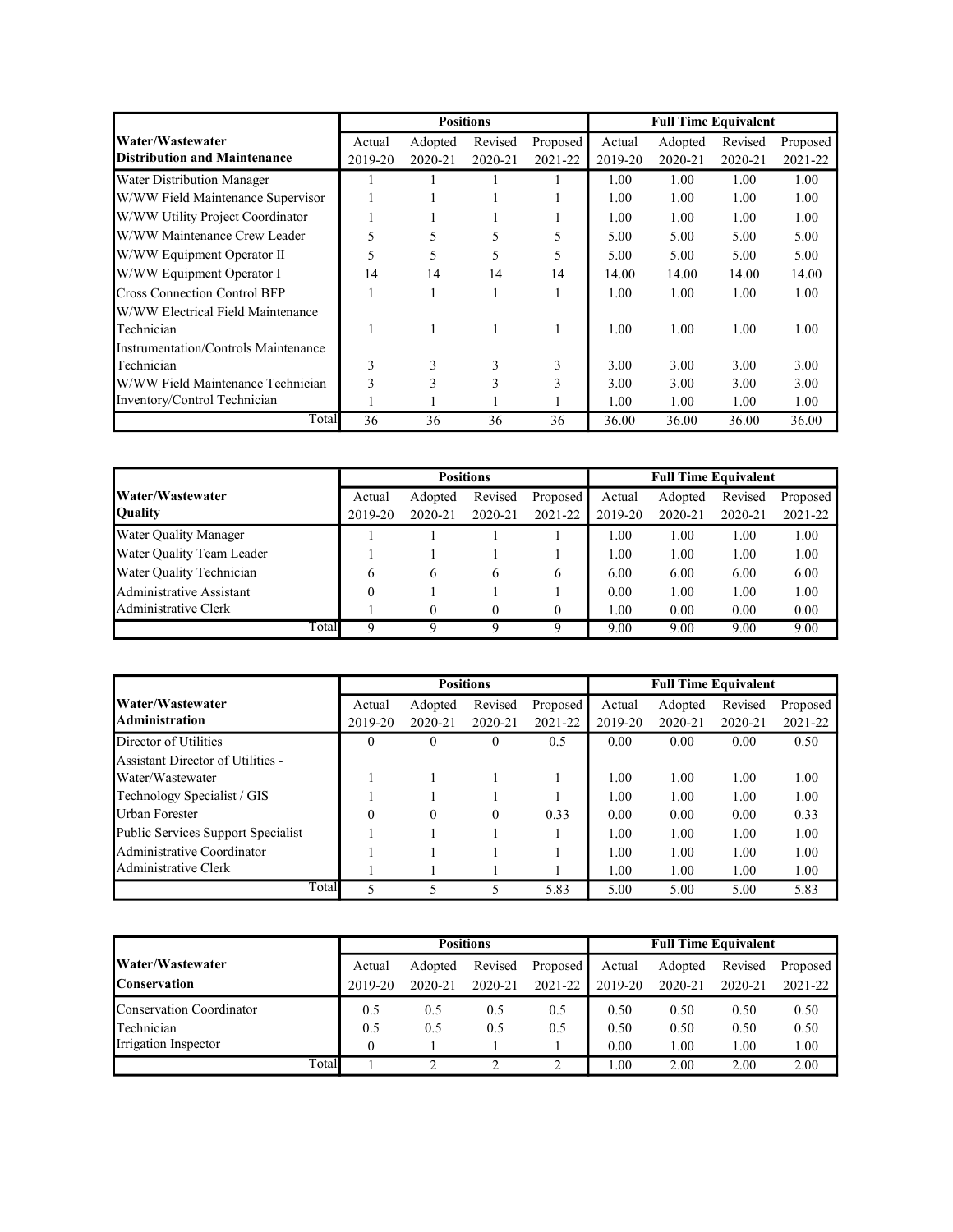|                               |         | <b>Positions</b> |             |          | <b>Full Time Equivalent</b> |         |             |          |  |
|-------------------------------|---------|------------------|-------------|----------|-----------------------------|---------|-------------|----------|--|
| Water/Wastewater              | Actual  | Adopted          | Revised     | Proposed | Actual                      | Adopted | Revised     | Proposed |  |
| <b>Collection</b>             | 2019-20 | 2020-21          | $2020 - 21$ | 2021-22  | 2019-20                     | 2020-21 | $2020 - 21$ | 2021-22  |  |
| <b>WWW Collection Manager</b> |         |                  |             |          | 1.00                        | 1.00    | 1.00        | 1.00     |  |
| WWW Maintenance Crew Leader   |         | 4                | 4           | 4        | 3.00                        | 4.00    | 4.00        | 4.00     |  |
| Senior Sanitarian - FOG       | 0       |                  | $^{(1)}$    | 0.5      | 0.00                        | 0.00    | 0.00        | 0.50     |  |
| WWW Equipment Operator II     |         |                  |             |          | 7.00                        | 7.00    | 7.00        | 7.00     |  |
| WWW Equipment Operator I      | 8       | 8                |             | 8        | 8.00                        | 8.00    | 8.00        | 8.00     |  |
| Total                         | 19      | 20               | 20          | 20.5     | 19.00                       | 20.00   | 20.00       | 20.50    |  |

|                              |         |         | <b>Positions</b> |          |         | <b>Full Time Equivalent</b> |             |          |
|------------------------------|---------|---------|------------------|----------|---------|-----------------------------|-------------|----------|
|                              | Actual  | Adopted | Revised          | Proposed | Actual  | Adopted                     | Revised     | Proposed |
| <b>Stormwater Management</b> | 2019-20 | 2020-21 | 2020-21          | 2021-22  | 2019-20 | $2020 - 21$                 | $2020 - 21$ | 2021-22  |
| Stormwater Systems Manager   |         |         |                  |          | 1.00    | 1.00                        | 1.00        | 1.00     |
| Crew Leader                  |         |         |                  | 3        | 3.00    | 3.00                        | 3.00        | 3.00     |
| Stormwater Coordinator       |         |         |                  |          | 1.00    | 1.00                        | 1.00        | 1.00     |
| Project Engineer             |         |         | 0                | $\Omega$ | 1.00    | 1.00                        | 0.00        | 0.00     |
| Equipment Operator I         | 6       | 6       | 6                | 6        | 6.00    | 6.00                        | 6.00        | 6.00     |
| Equipment Operator II        | 4       | 4       | 4                | 4        | 4.00    | 4.00                        | 4.00        | 4.00     |
| Stormwater Technician        |         |         |                  |          | 1.00    | 1.00                        | 1.00        | 1.00     |
| Total                        | 17      | 17      | 16               | 16       | 17.00   | 17.00                       | 16.00       | 16.00    |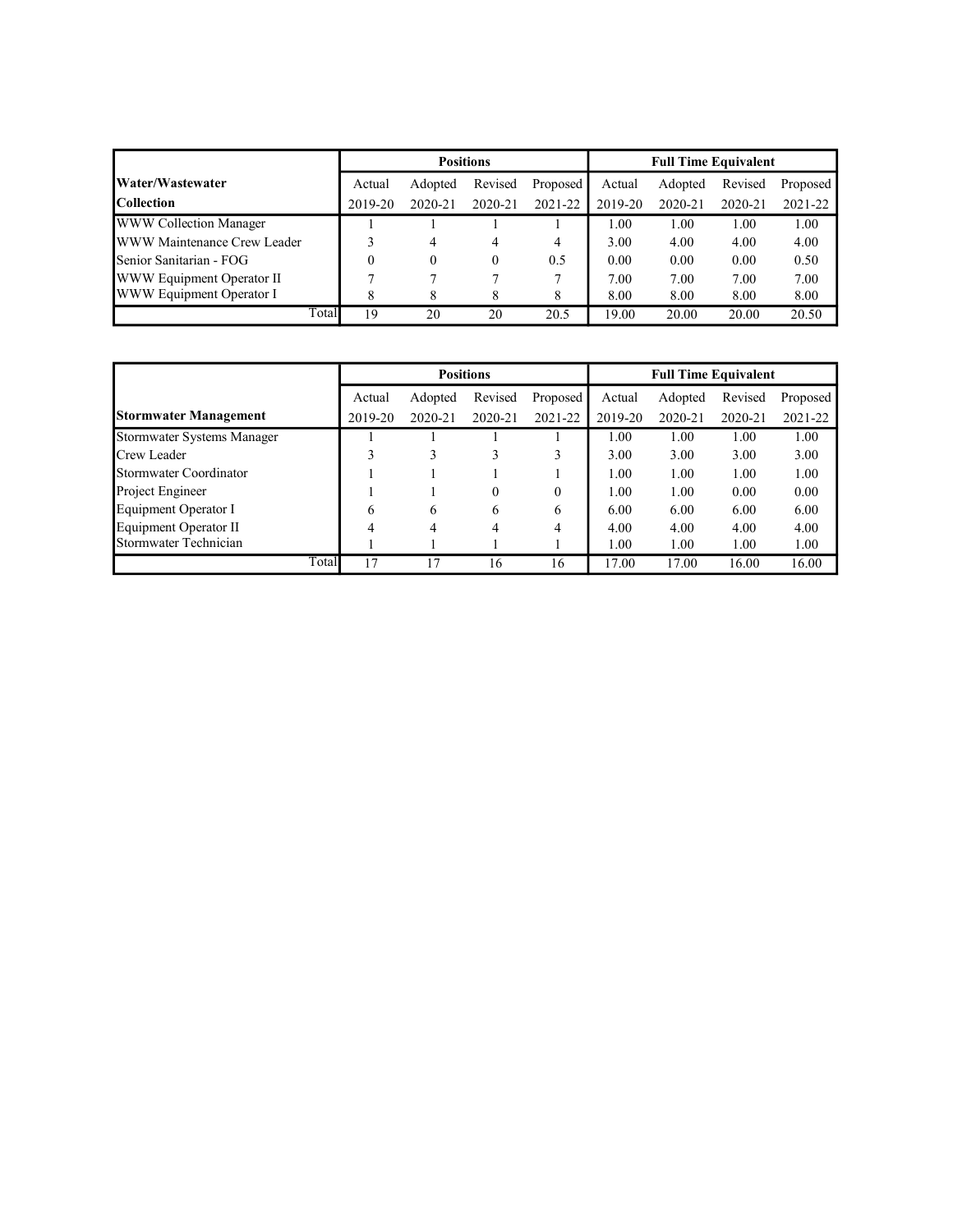|                                     |          |          | <b>Positions</b> |              |         | <b>Full Time Equivalent</b> |         |          |
|-------------------------------------|----------|----------|------------------|--------------|---------|-----------------------------|---------|----------|
| <b>Utilities</b>                    | Actual   | Adopted  | Revised          | Proposed     | Actual  | Adopted                     | Revised | Proposed |
| <b>Administration</b>               | 2019-20  | 2020-21  | 2020-21          | 2021-22      | 2019-20 | 2020-21                     | 2020-21 | 2021-22  |
| Director of Public Services         |          |          |                  | 0.00         | 1.00    | 1.00                        | 1.00    | 0.00     |
| Director of Utilities               | $\theta$ | $\theta$ | $\Omega$         | 0.50         |         |                             |         |          |
| GIS/Technology Manager              |          |          | $\Omega$         | $\mathbf{0}$ | 1.00    | 1.00                        | 0.00    | 0.00     |
| Utility Financial Analyst           | $\theta$ |          |                  |              | 0.00    | 1.00                        | 1.00    | 1.00     |
| Utility Systems Analyst             |          |          | $\Omega$         | $\mathbf{0}$ | 1.00    | 1.00                        | 0.00    | 0.00     |
| <b>Inventory Control Supervisor</b> |          |          |                  |              | 1.00    | 1.00                        | 1.00    | 1.00     |
| Inventory Technician                |          |          |                  |              | 1.00    | 1.00                        | 1.00    | 1.00     |
| Urban Forester                      | $\theta$ | $\theta$ | $\Omega$         | 0.33         | 0.00    | 0.00                        | 0.00    | 0.33     |
| <b>GIS</b> Technician               |          |          |                  |              | 1.00    | 1.00                        | 1.00    | 1.00     |
| Intern                              | $\theta$ | $\Omega$ | $\overline{2}$   | 2            | 0.00    | 0.00                        | 0.75    | 0.75     |
| Total                               | 6        | ┑        |                  | 6.83         | 6.00    | 7.00                        | 5.75    | 5.08     |

|                                            |          |          | <b>Positions</b> |          |         | <b>Full Time Equivalent</b> |         |          |
|--------------------------------------------|----------|----------|------------------|----------|---------|-----------------------------|---------|----------|
| <b>Electric</b>                            | Actual   | Adopted  | Revised          | Proposed | Actual  | Adopted                     | Revised | Proposed |
| Administration                             | 2019-20  | 2020-21  | 2020-21          | 2021-22  | 2019-20 | 2020-21                     | 2020-21 | 2021-22  |
| Assistant Director of Utilities - Electric |          |          |                  |          | 1.00    | 1.00                        | 1.00    | 1.00     |
| Electric Engineering Service Manager       |          |          |                  |          | 1.00    | 1.00                        | 1.00    | 1.00     |
| Senior Electrical Engineer                 | $\Omega$ | $\theta$ |                  |          | 0.00    | 0.00                        | 1.00    | 1.00     |
| Senior Distribution Designer               | $\Omega$ | $\theta$ |                  |          | 0.00    | 0.00                        | 1.00    | 1.00     |
| Graduate Engineer                          |          |          |                  |          | 1.00    | 1.00                        | 1.00    | 1.00     |
| Electrical Engineering Technician          | ζ        | 4        |                  |          | 3.00    | 4.00                        | 5.00    | 5.00     |
| Electrical Engineering Technician Sr.      |          | C        |                  | $\theta$ | 1.00    | 2.00                        | 0.00    | 0.00     |
| Administrative Coordinator                 |          |          |                  |          | 1.00    | 1.00                        | 1.00    | 1.00     |
| Adminstrative Assistant Sr.                |          |          |                  |          | 1.00    | 1.00                        | 1.00    | 1.00     |
| Power System Technician                    |          |          |                  |          | 1.00    | 1.00                        | 1.00    | 1.00     |
| Public Services GIS/Tech Specialist        |          |          |                  |          | 1.00    | 1.00                        | 1.00    | 1.00     |
| Total                                      | 11       | 13       | 14               | 14       | 11.00   | 13.00                       | 14.00   | 14.00    |

|                                          |         |         | <b>Positions</b> |          | <b>Full Time Equivalent</b> |                 |         |             |
|------------------------------------------|---------|---------|------------------|----------|-----------------------------|-----------------|---------|-------------|
| <b>Electric</b>                          | Actual  | Adopted | Revised          | Proposed | Actual                      | Adopted Revised |         | Proposed    |
| <b>Conservation</b>                      | 2019-20 | 2020-21 | $2020 - 21$      | 2021-22  | 2019-20                     | 2020-21         | 2020-21 | $2021 - 22$ |
| Public Services Conservation Coordinator | 0.5     | 0.5     | 0.5              | 0.5      | 0.50                        | 0.50            | 0.50    | 0.50        |
| Public Services Conservation Technician  | 0.5     | 0.5     | 0.5              | 0.5      | 0.50                        | 0.50            | 0.50    | 0.50        |
| Total                                    |         |         |                  |          | 0.01                        | $1.00\,$        | 1.00    | 1.00        |

|                                       |          |          | <b>Positions</b> |          | <b>Full Time Equivalent</b> |         |         |          |
|---------------------------------------|----------|----------|------------------|----------|-----------------------------|---------|---------|----------|
| Electric                              | Actual   | Adopted  | Revised          | Proposed | Actual                      | Adopted | Revised | Proposed |
| <b>Meter Operations</b>               | 2019-20  | 2020-21  | 2020-21          | 2021-22  | 2019-20                     | 2020-21 | 2020-21 | 2021-22  |
| Utilities Metering Manager            |          |          |                  |          | 1.00                        | 1.00    | 1.00    | 1.00     |
| Metering Supervisor                   |          |          |                  |          | 1.00                        | 1.00    | 1.00    | 1.00     |
| Complex Meter Technician              |          |          |                  | 2        | 1.00                        | 2.00    | 2.00    | 2.00     |
| Meter Service Technician              | 6        | 6        | 6                | 8        | 6.00                        | 6.00    | 6.00    | 8.00     |
| Public Services Meter Data Specialist |          |          |                  |          | 1.00                        | 1.00    | 1.00    | 1.00     |
| Public Services Support Specialist    |          |          |                  |          | 1.00                        | 1.00    | 1.00    | 1.00     |
| Power System Technician               | $\Omega$ | $\Omega$ |                  |          | 0.00                        | 0.00    | 1.00    | 1.00     |
| Utility System Analyst                | $\Omega$ | $\theta$ |                  |          | 0.00                        | 0.00    | 1.00    | 1.00     |
| Electrical Inspector                  | $\Omega$ | $\Omega$ | $\Omega$         | 0.50     | 0.00                        | 0.00    | 0.00    | 0.50     |
| Administrative Assistant Sr.          |          |          |                  |          | 1.00                        | 1.00    | 1.00    | 1.00     |
| Total                                 | 12       | 13       | 15               | 17.50    | 12.00                       | 13.00   | 15.00   | 17.50    |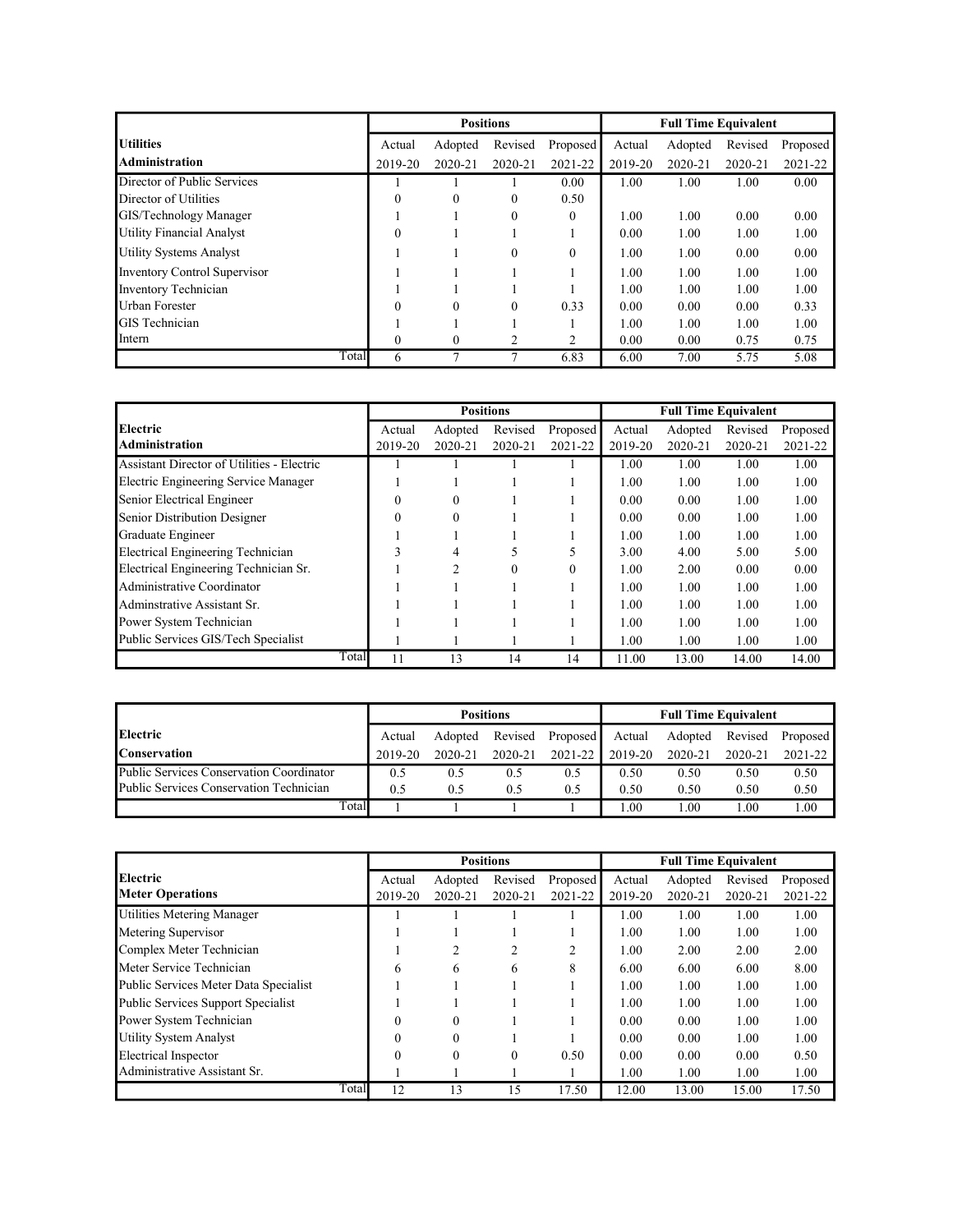|                                      |         |         | <b>Positions</b> |                |         | <b>Full Time Equivalent</b> |         |          |
|--------------------------------------|---------|---------|------------------|----------------|---------|-----------------------------|---------|----------|
| <b>Electric</b>                      | Actual  | Adopted | Revised          | Proposed       | Actual  | Adopted                     | Revised | Proposed |
| <b>Maintenance</b>                   | 2019-20 | 2020-21 | 2020-21          | 2021-22        | 2019-20 | 2020-21                     | 2020-21 | 2021-22  |
| Electric Distribution Manager        |         |         |                  |                | 1.00    | 1.00                        | 1.00    | 1.00     |
| Electric Distribution Supervisor     | 4       | 4       | 4                | 4              | 4.00    | 4.00                        | 4.00    | 4.00     |
| Line Worker / Apprentice I/II/III/IV | 14      | 14      | 14               | 14             | 14.00   | 14.00                       | 14.00   | 14.00    |
| <b>Sr Line Worker</b>                | 4       | 4       | 4                | 4              | 4.00    | 4.00                        | 4.00    | 4.00     |
| Service Technician                   | 2       | 2       |                  | $\overline{c}$ | 2.00    | 2.00                        | 2.00    | 2.00     |
| Inventory Control Technician         |         |         |                  |                | 1.00    | 1.00                        | 1.00    | 1.00     |
| Total                                | 26      | 26      | 26               | 26             | 26.00   | 26.00                       | 26.00   | 26.00    |

|                                        |         |         | <b>Positions</b> |                |         | <b>Full Time Equivalent</b> |         |          |
|----------------------------------------|---------|---------|------------------|----------------|---------|-----------------------------|---------|----------|
|                                        | Actual  | Adopted | Revised          | Proposed       | Actual  | Adopted                     | Revised | Proposed |
| <b>Utility Billing and Collections</b> | 2019-20 | 2020-21 | 2020-21          | 2021-22        | 2019-20 | $2020 - 21$                 | 2020-21 | 2021-22  |
| Utility Billing Manager                |         |         |                  |                | 1.00    | 1.00                        | 1.00    | 1.00     |
| Utility Applications Administrator     |         |         |                  |                | 1.00    | 1.00                        | 1.00    | 1.00     |
| Billing Quality Assurance Specialist   |         |         |                  |                | 1.00    | 1.00                        | 1.00    | 1.00     |
| Utilities Customer Service Supervisor  | ◠       | ∍       |                  | 2              | 2.00    | 2.00                        | 2.00    | 2.00     |
| Accounting Specialist                  |         |         |                  | 6              | 5.00    | 5.00                        | 5.00    | 6.00     |
| Lead Cashier                           | ↑       | າ       |                  | ↑              | 2.00    | 2.00                        | 2.00    | 2.00     |
| Utilities Customer Service Clerk       |         | 3       | 3                | $\overline{c}$ | 3.00    | 3.00                        | 3.00    | 2.00     |
| Total                                  | 15      | 15      | 15               | 15             | 15.00   | 15.00                       | 15.00   | 15.00    |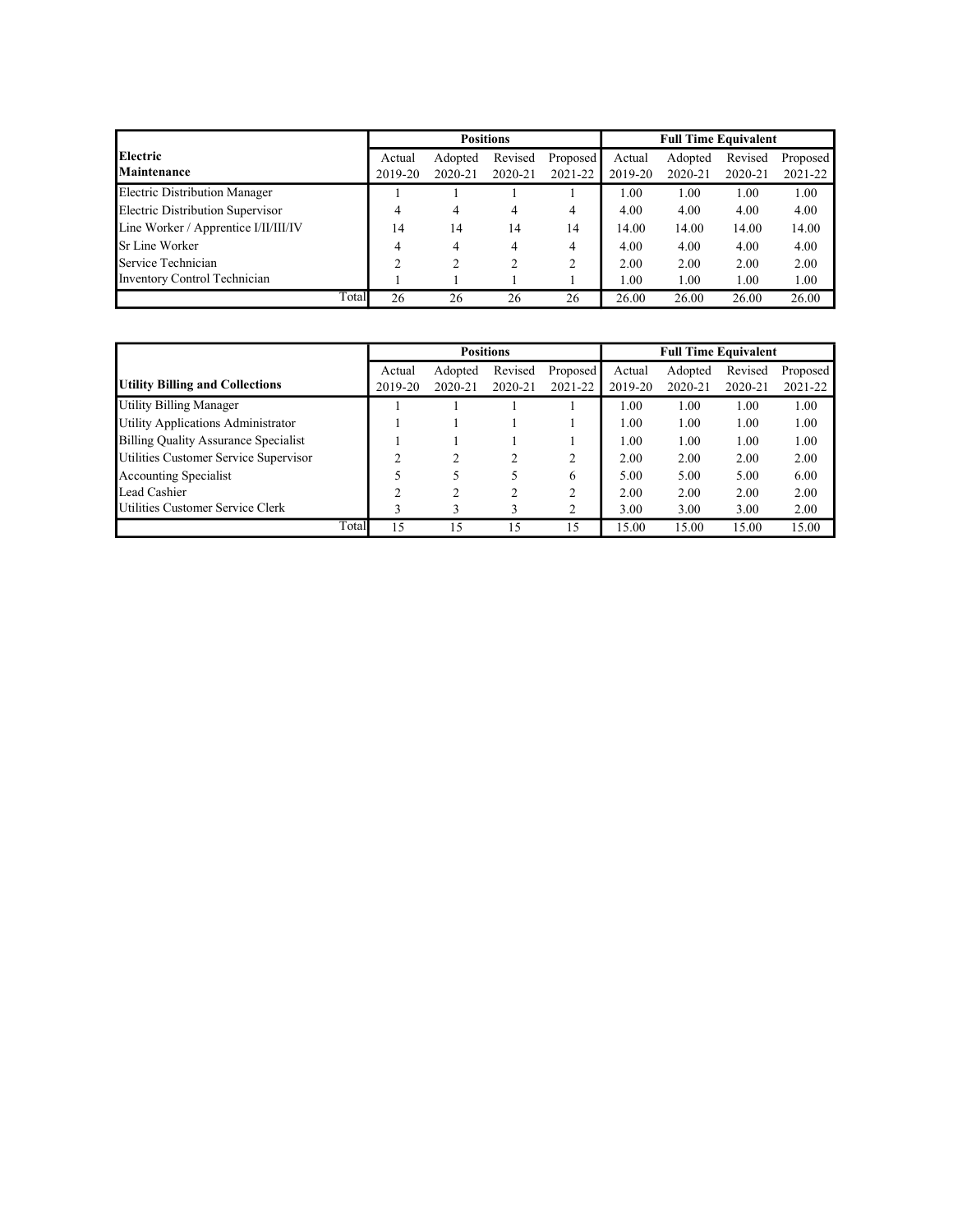|                                      |          |          | <b>Positions</b> |          |         | <b>Full Time Equivalent</b> |         |          |
|--------------------------------------|----------|----------|------------------|----------|---------|-----------------------------|---------|----------|
|                                      | Actual   | Adopted  | Revised          | Proposed | Actual  | Adopted                     | Revised | Proposed |
| <b>Resource Recovery</b>             | 2019-20  | 2020-21  | 2020-21          | 2021-22  | 2019-20 | 2020-21                     | 2020-21 | 2021-22  |
| Director of Neighborhood Enhancement | $\theta$ | $\theta$ | 0.25             | 0.25     | 0.00    | 0.00                        | 0.25    | 0.25     |
| Community Enhancement Mngr           |          |          |                  |          | 1.00    | 1.00                        | 1.00    | 1.00     |
| Resource Recovery Coordinator        |          |          |                  | 2        | 1.00    | 1.00                        | 2.00    | 2.00     |
| Resource Recovery Specialist         |          |          | $\theta$         | $\Omega$ | 0.32    | 0.32                        | 0.00    | 0.00     |
| Community Enhancement Specialist     |          |          |                  |          | 1.00    | 1.00                        | 1.00    | 1.00     |
| Intern                               | 3        |          |                  | 3        | 0.32    | 0.32                        | 1.13    | 1.13     |
| Total                                | 7        |          | 7.25             | 7.25     | 3.64    | 3.64                        | 5.38    | 5.38     |

|                            | <b>Positions</b> |         |         |          | <b>Full Time Equivalent</b> |         |         |          |  |  |
|----------------------------|------------------|---------|---------|----------|-----------------------------|---------|---------|----------|--|--|
|                            | Actual           | Adopted | Revised | Proposed | Actual                      | Adopted | Revised | Proposed |  |  |
| <b>Transit</b>             | 2019-20          | 2020-21 | 2020-21 | 2021-22  | 2019-20                     | 2020-21 | 2020-21 | 2021-22  |  |  |
| Director of Public Works   |                  |         | 0.25    | 0.25     | 0.00                        | 0.00    | 0.25    | 0.25     |  |  |
| Transit Support Specialist |                  |         |         |          | 1.00                        | 1.00    | 1.00    | 00.1     |  |  |
| <b>Transit Manager</b>     |                  |         |         |          | .00                         | 1.00    | 1.00    | 00.1     |  |  |
| Total                      | $\sim$           |         | 2.25    | 2.25     | 2.00                        | 2.00    | 2.25    | 2.25     |  |  |

|                          |         |         | <b>Positions</b> |          | <b>Full Time Equivalent</b> |         |         |          |  |  |
|--------------------------|---------|---------|------------------|----------|-----------------------------|---------|---------|----------|--|--|
|                          | Actual  | Adopted | Revised          | Proposed | Actual                      | Adopted | Revised | Proposed |  |  |
| <b>Main Street</b>       | 2019-20 | 2020-21 | 2020-21          | 2021-22  | 2019-20                     | 2020-21 | 2020-21 | 2021-22  |  |  |
| Downtown Coordinator     |         |         |                  |          | $1.00\,$                    | 1.00    | 1.00    | 1.00     |  |  |
| Intern                   |         |         |                  |          | 1.00                        | 1.00    | 0.75    | 0.75     |  |  |
| Administrative Assistant |         |         |                  |          | 1.00                        | 1.00    | 1.00    | 1.00     |  |  |
| Downtown Groundskeeper   |         |         |                  |          | $1.00\,$                    | 1.00    | 1.00    | 1.00     |  |  |
| Total                    |         |         |                  |          | 4.00                        | 4.00    | 3.75    | 3.75     |  |  |

|                                     |       |         |         | <b>Positions</b> |          |         | <b>Full Time Equivalent</b> |         |          |
|-------------------------------------|-------|---------|---------|------------------|----------|---------|-----------------------------|---------|----------|
|                                     |       | Actual  | Adopted | Revised          | Proposed | Actual  | Adopted                     | Revised | Proposed |
| <b>ICVB</b>                         |       | 2019-20 | 2020-21 | 2020-21          | 2021-22  | 2019-20 | 2020-21                     | 2020-21 | 2021-22  |
| Director of CVB                     |       |         |         |                  |          | 1.00    | 1.00                        | 1.00    | 1.00     |
| <b>Destination Service Manager</b>  |       |         |         |                  |          | 1.00    | 1.00                        | 1.00    | 1.00     |
| Innovation Manager                  |       |         |         |                  |          | 1.00    | 1.00                        | 1.00    | 1.00     |
| Social Media Specialist             |       |         |         |                  |          | 1.00    | 1.00                        | 1.00    | 1.00     |
| <b>Destination Event Specialist</b> |       |         |         |                  |          | 1.00    | 1.00                        | 1.00    | 1.00     |
| Visitor Services Specialist         |       |         |         |                  |          | 1.00    | 1.00                        | 1.00    | 1.00     |
| Arts Coordinator                    |       |         |         |                  |          | 1.00    | 1.00                        | 1.00    | 1.00     |
|                                     | Total |         |         |                  |          | 7.00    | 7.00                        | 7.00    | 7.00     |